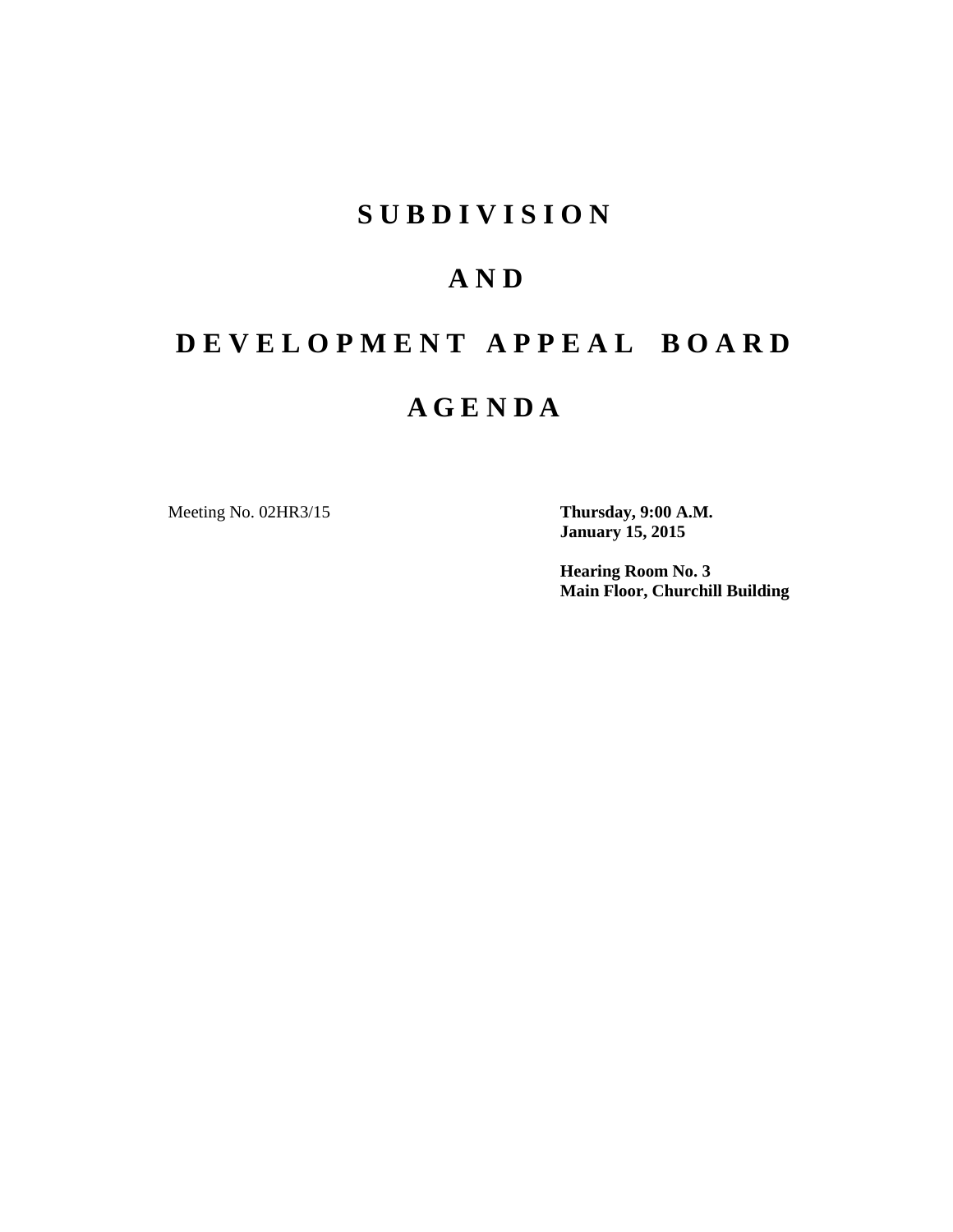### **SUBDIVISION AND DEVELOPMENT APPEAL BOARD HEARING ROOM NO. 3**

| $9:00$ A.M.<br>159393487-001   | SDAB-D-15-007                          | Construct<br>Apartment<br>L<br>Housing (244 Dwelling<br>Units).<br>$10510 - 121$ Street NW                                                                                                                 |  |
|--------------------------------|----------------------------------------|------------------------------------------------------------------------------------------------------------------------------------------------------------------------------------------------------------|--|
|                                | LUNCH BREAK - 11:15 A.M. TO 11:45 A.M. |                                                                                                                                                                                                            |  |
| 11:45 A.M.<br>159270067-002    | TO BE RAISED SDAB-D-14-316             | Construct<br>П<br>a<br>rear<br>uncovered deck (5.49)<br>metres by 9.78 metres at<br>1.35 metres in height),<br>existing without permits.<br>16208 - 136 Street NW                                          |  |
| BREAK - 1:00 P.M. TO 1:15 P.M. |                                        |                                                                                                                                                                                                            |  |
| $1:15$ P.M.<br>164327585-001   | SDAB-D-15-008                          | Ш<br>Change the Use from a<br>Single Detached House<br>Limited<br>Group<br>to<br>a<br>(maximum)<br>6<br>Home<br>residents)<br>and<br>to<br>interior<br>construct<br>alterations.<br>$13408 - 57$ Street NW |  |
|                                |                                        |                                                                                                                                                                                                            |  |

*NOTE: Unless otherwise stated, all references to "Section numbers" in this Agenda refer to the authority under the Edmonton Zoning Bylaw 12800.*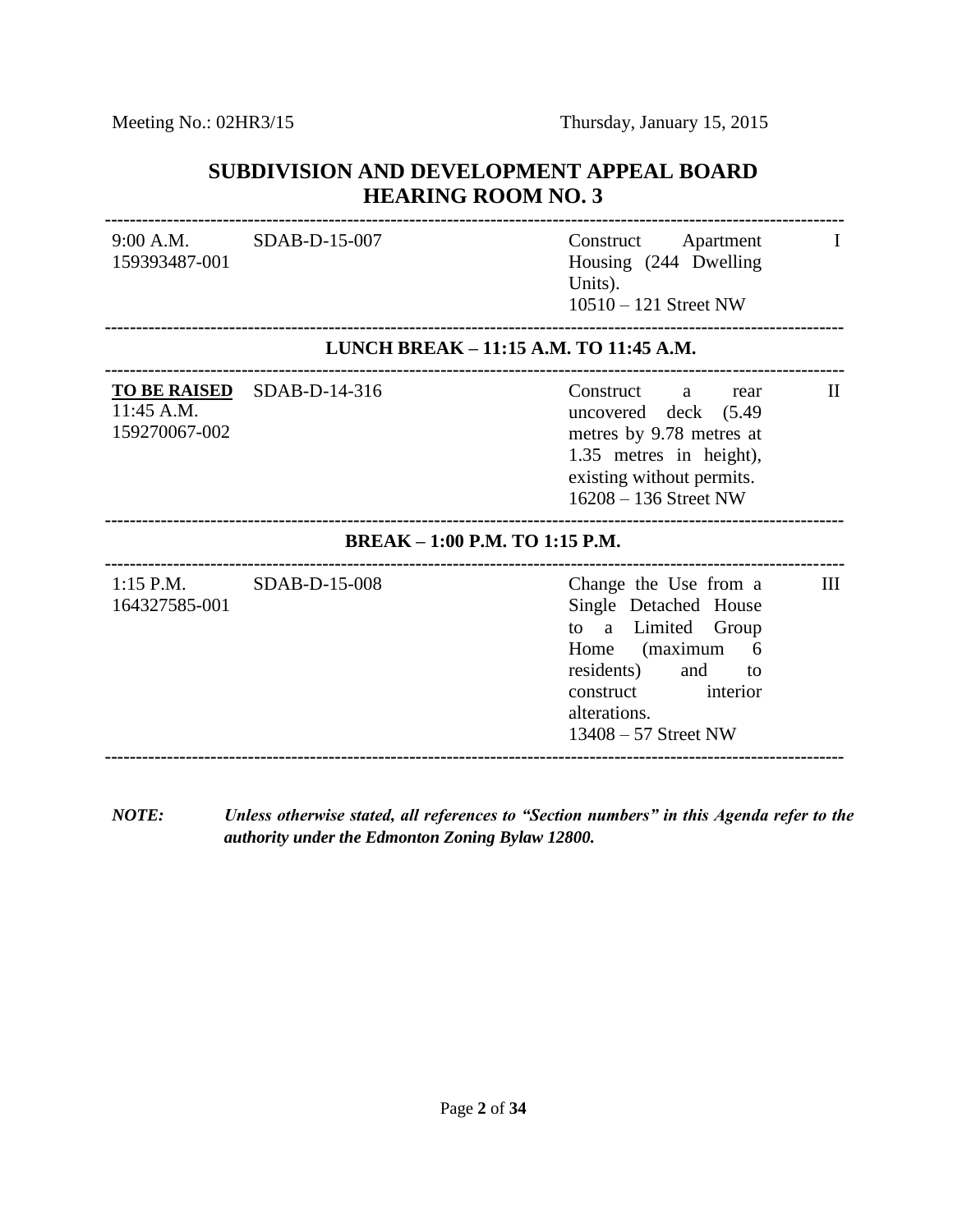Meeting No. 02HR3/15 Thursday, January 15, 2015

### ITEM I: 9:00 A.M. FILE: SDAB-D-15-007

### AN APPEAL FROM THE DECISION OF THE DEVELOPMENT OFFICER BY A COMMUNITY LEAGUE

APPLICATION NO.: 159393487-001.

DECISION OF THE DEVELOPMENT AUTHORITY: Approved with conditions.

DATE OF APPEAL: December 3, 2014.

MUNICIPAL DESCRIPTION OF SUBJECT PROPERTY: 10510 – 121 Street NW.

OVERLAY: N/A.

APPLICATION TO: Construct Apartment Housing (244 Dwelling Units).

DECISION DATE: November 17, 2014.

NOTIFICATION PERIOD: November 20, 2014 to December 3, 2014.

LEGAL DESCRIPTION: Lot 26, Block 1, Plan 1320377.

ZONE: DC2.870 Site Specific Development Control Provision.

\_\_\_\_\_\_\_\_\_\_\_\_\_\_\_\_\_\_\_\_\_\_\_\_\_\_\_\_\_\_\_\_\_\_\_\_\_\_\_\_\_\_\_\_\_\_\_\_\_\_\_\_\_\_\_\_\_\_\_\_\_\_\_\_\_\_

STATUTORY PLAN: West Ingle Area Redevelopment Plan.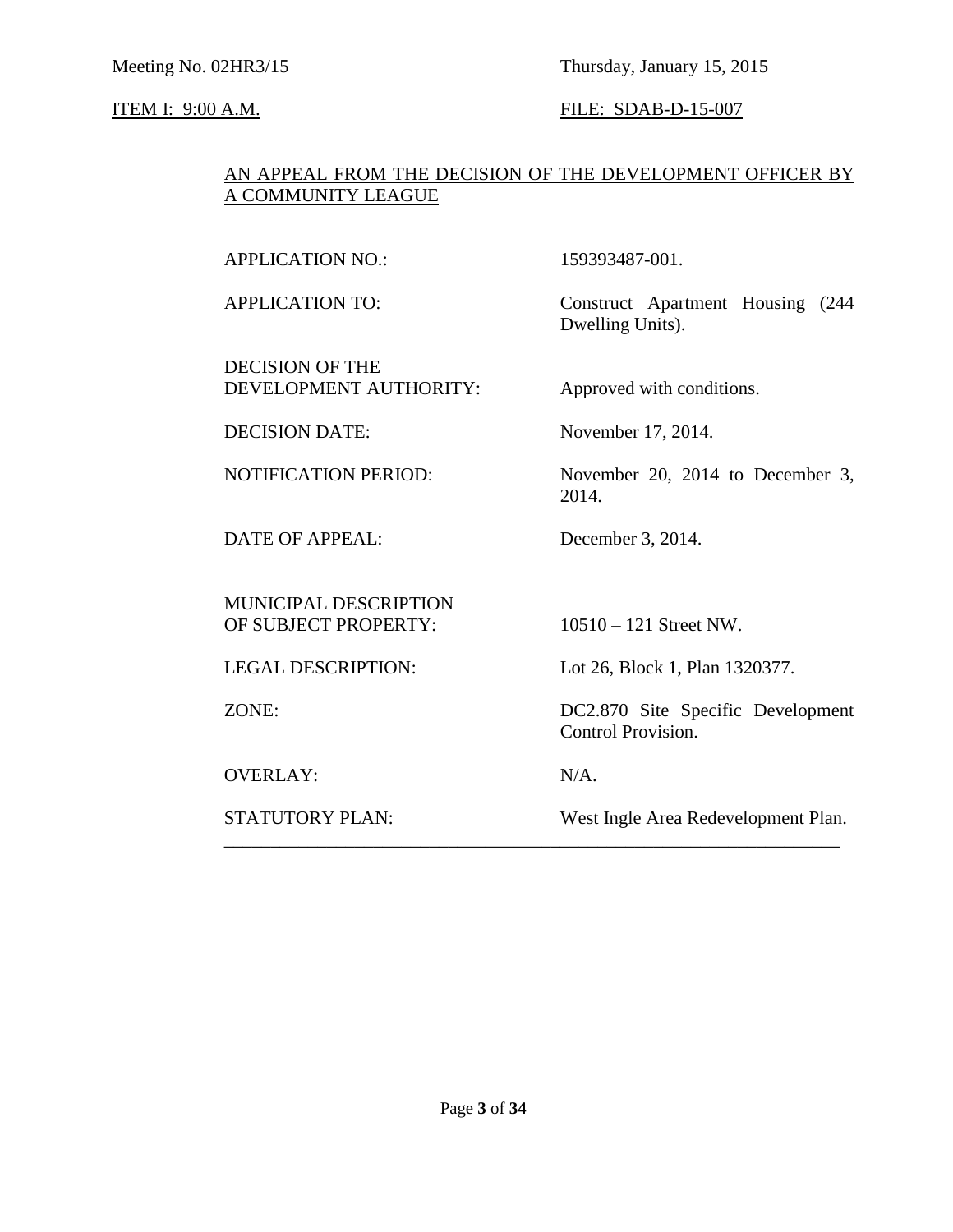#### DEVELOPMENT OFFICER'S DECISION

"APPROVED – The proposed development is approved subject to the following conditions:

All planting shall be installed to the finished Grade.

The Development Officer may require, as a condition of Development Permit approval, a guaranteed security, from the property owner, to ensure that Landscaping is provided and maintained for two growing seasons. Only the following forms of security are acceptable:

- a. cash to a value equal to 100% of the Landscaping cost; or
- b. an irrevocable Letter of Credit in the amount of 100% of the Landscaping cost.

The projected cost of the Landscaping shall be calculated by the owner or the owner's representative and shall be based on the information provided on the Landscape Plan. If, in the opinion of the Development Officer, these projected costs are inadequate, the Development Officer may establish a higher Landscaping cost figure for the purposes of determining the value of the Landscaping security.

If cash is offered as the Landscaping security, it shall be held, by the City, without interest payable, until, by confirmation through inspection by the Development Officer, the Landscaping has been installed and successfully maintained for two growing seasons. Partial refund after installation of the Landscaping or after one growing season shall be considered upon request of the owner, at the sole discretion of the Development Officer.

If a Letter of Credit is offered as the Landscaping security, it shall be in a form satisfactory to the Development Officer. The initial term of the Letter of Credit shall be one year. The Letter of Credit shall be renewed by the owner 30 days prior to expiry and delivered to the Development Officer until such time as the Landscaping has been installed and maintained for two growing seasons.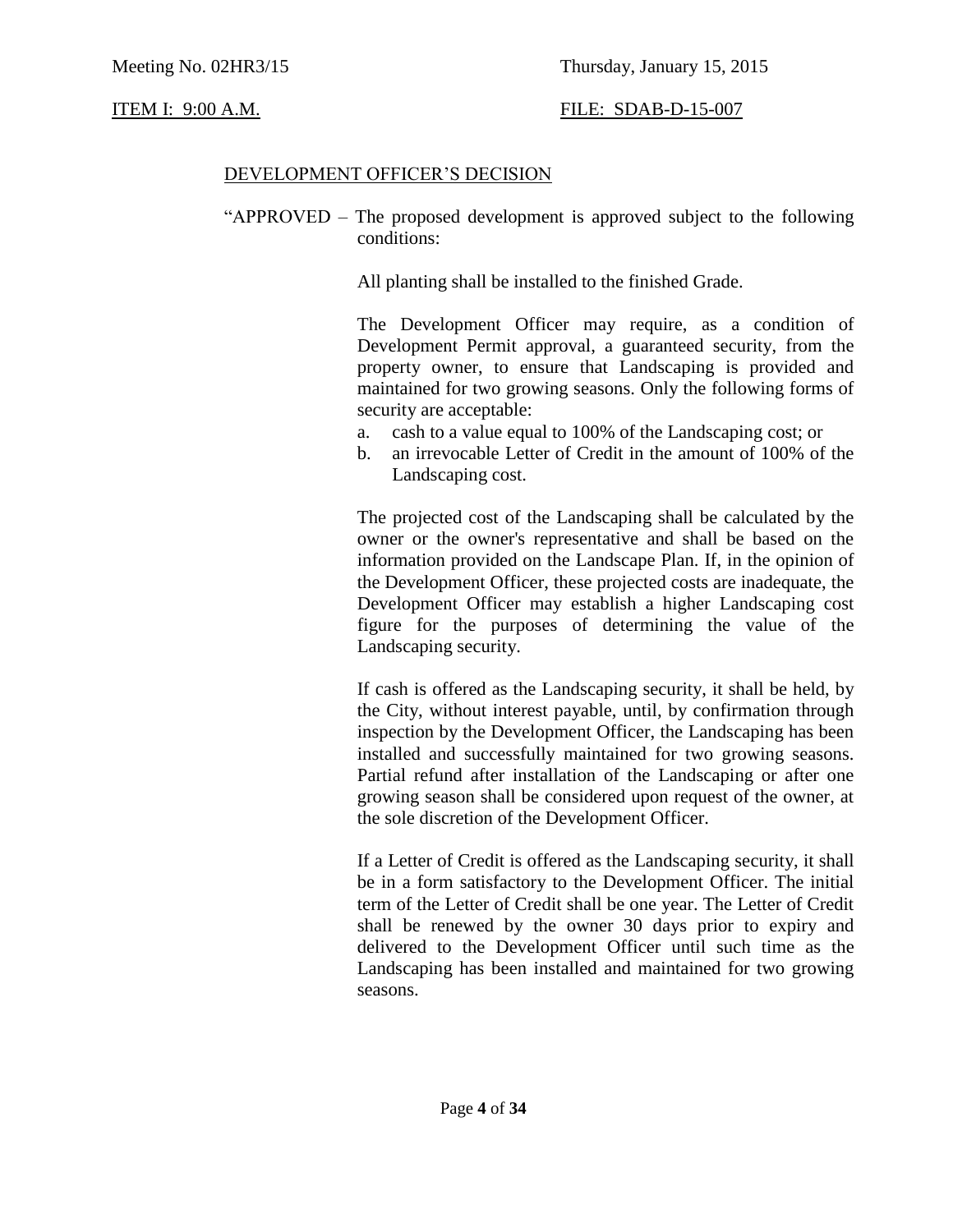#### DEVELOPMENT OFFICER'S DECISION (CONTINUED):

Upon application by the owner or the owner's representative, a Letter of Credit may be amended to a reduced amount, for attachment to the original Letter of Credit, at the discretion of the Development Officer, when any of the following events occur:

- a. the required Landscaping has been properly installed; and
- b. the required Landscaping has been well maintained and is in a healthy condition after one growing season.

Upon application by the owner or the owner's representative, a Letter of Credit shall be fully released if the required Landscaping has been well maintained and is in a healthy condition after two growing seasons.

Any Letter of Credit shall allow for partial draws by the City if the Landscaping is not completed in accordance with the approved Landscape Plan(s) within one growing season after completion of the development; or the Landscaping is not well maintained and in a healthy condition two growing seasons after completion of the Landscaping. The City may draw on a cash security or a Letter of Credit and the amount thereof shall be paid to the City for its use absolutely. All expenses incurred by the City, to renew or draw upon any Letter of Credit, shall be reimbursed by the owner to the City by payment of invoice or from the proceeds of the Letter of Credit.

In the event the owner does not complete the required Landscaping, or fails to maintain the Landscaping in a healthy condition for the specified periods of time, and the cash or the proceeds from the Letter of Credit are insufficient for the City to complete the required work, should it elect to do so, then the owner shall pay such deficiency to the City immediately upon being invoiced. The City shall provide an accounting to the owner indicating how the proceeds of the Letter of Credit were applied, within 60 days of completing or maintaining the landscaping.

PRIOR TO THE RELEASE OF DRAWINGS FOR BUILDING PERMIT REVIEW, the applicant or property owner shall provide a guaranteed security to ensure that landscaping is provided and maintained for two growing seasons. The Landscape Security may be held for two full years after the landscaping has been completed. This security may take the following forms: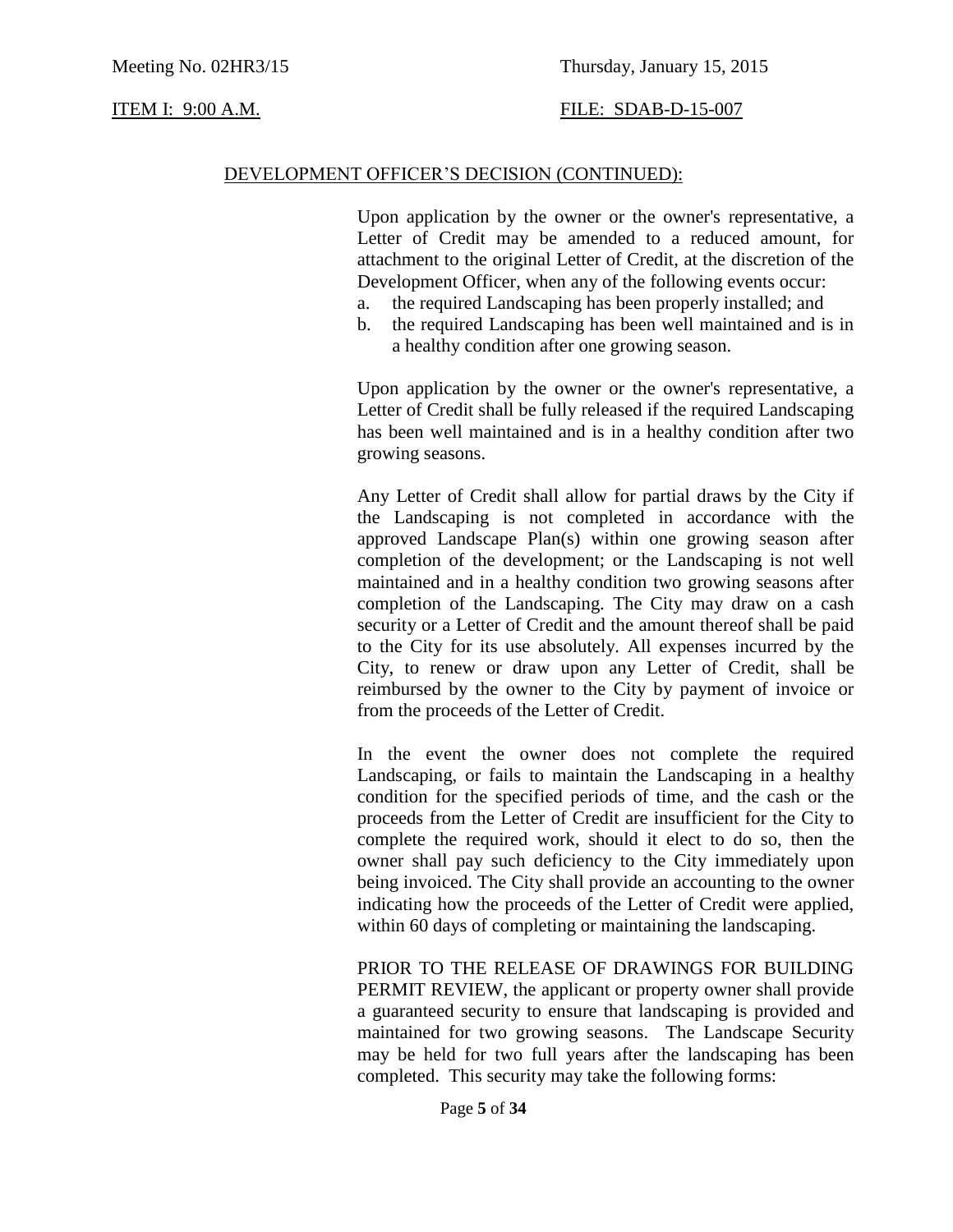#### DEVELOPMENT OFFICER'S DECISION (CONTINUED):

- a) cash to a value equal to 100% of the established landscaping costs;
	- or
- b) an irrevocable letter of credit having a value equivalent to 100% of the established landscaping costs.

Any letter of credit shall allow for partial draws. If the landscaping is not completed in accordance with the approved Landscape Plan(s) within one growing season after completion of the development or if the landscaping is not well maintained and in a healthy condition two growing seasons after completion of the landscaping, the City may draw on the security for its use absolutely. Reference Section 55.6

All access locations and curb crossings shall have the approval of the City Transportation and Streets Department prior to the start of construction. Reference Section 53(1).

Note: A Building Permit is required for any construction or change in use of a building. For a building permit, and prior to the Plans Examination review, you require construction drawings and the payment of fees. Please contact the 311 Call Centre for further information.

The applicant/owner shall provide parking for People with Disabilities in accordance to Section 54.1(3) and to the satisfaction of the Development Officer.

NOTE: The applicant/owner is responsible for ensuring that the proposed development does not encroach on or impair the operation of any existing hydrants and/or valves that are located either in the boulevard, sidewalk, or the street. If a conflict exists then it will be responsibility of the applicant/owner to rectify the problem by:

- 1) redesign of the proposed development followed by a resubmission for approval to the City or,
- 2) relocation of the utility which is to be done by the City staff at the sole expense of the applicant/owner.

For further information, please contact the Drainage Branch of the Asset Management and Public Works Department at 780-496- 5460.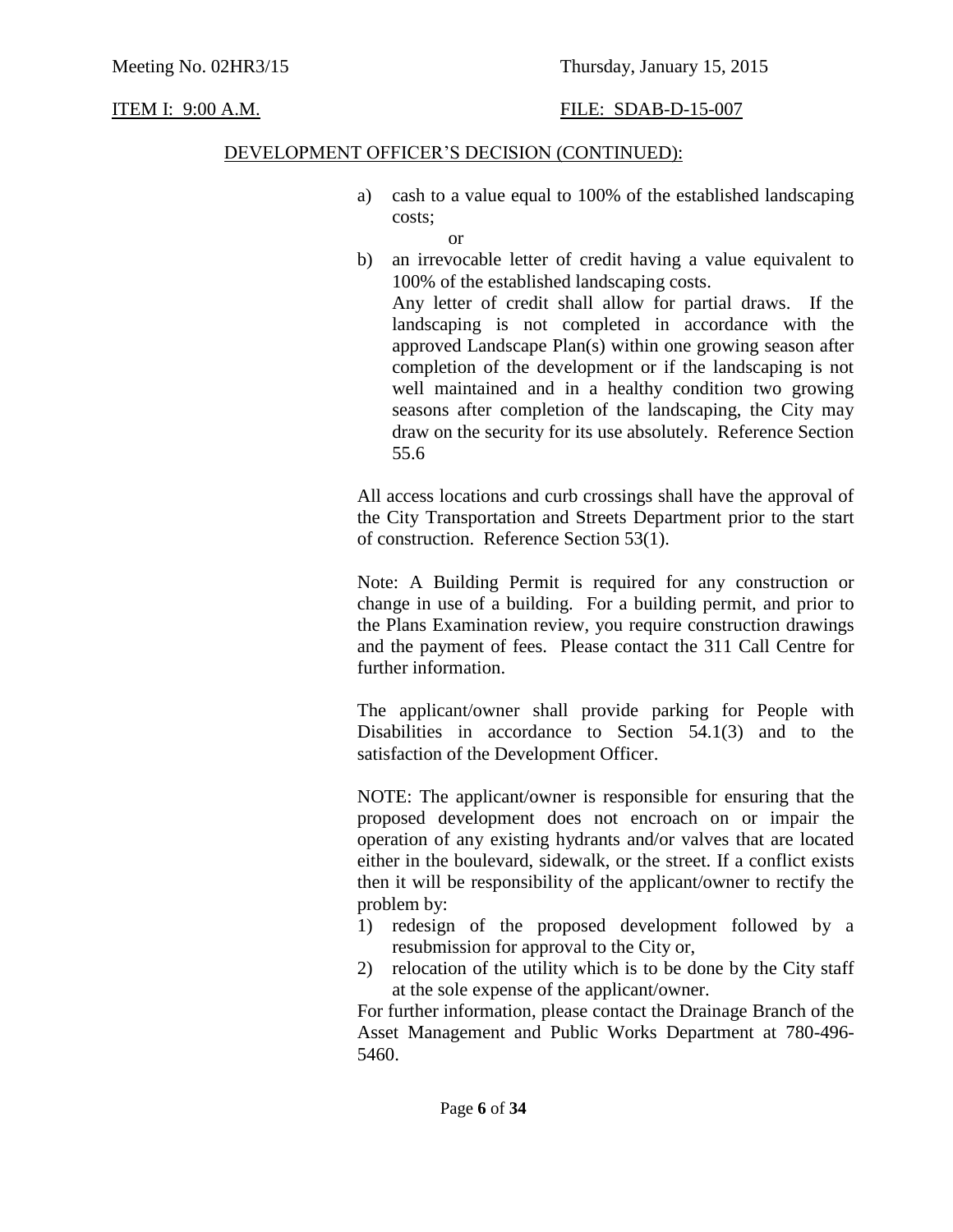### Meeting No. 02HR3/15 Thursday, January 15, 2015

#### ITEM I: 9:00 A.M. FILE: SDAB-D-15-007

#### DEVELOPMENT OFFICER'S DECISION (CONTINUED):

NOTE: The City of Edmonton does not conduct independent environmental checks of land within the City. If you are concerned about the suitability of this property for any purpose, you should conduct your own tests and reviews. The City of Edmonton, in issuing this Development Permit, makes no representations and offers no warranties as to the suitability of the property for any purpose or as to the presence or absence of any environmental contaminants on the property.

The Alberta Electrical Protection Act, Electrical and Communication Utility Systems Regulation require that all buildings, signs, structures and other objects be three meters or more from power lines. If you plan to build near a power line, please contact Edmonton Power, Customer Engineering Services.

Exterior lighting shall be developed to provide a safe lit environment in accordance with Sections 51 and 58 and to the satisfaction of the Development Officer.

The off-street parking, loading and unloading (including aisles or driveways) shall be hardsurfaced, curbed, drained and maintained in accordance to Section 54.6

PRIOR TO THE RELEASE OF DRAWINGS FOR BUILDING PERMIT REVIEW, the applicant or property owner shall pay a Lot Grading Fee of \$ 1925.00.

This Development Permit is NOT valid until the Notification Period expires in accordance to Section 21.1. (Reference Section 17.1)

Any outdoor lighting for any development shall be located and arranged so that no direct rays of light are directed at any adjoining properties, or interfere with the effectiveness of any traffic control devices. (Reference Section 51 of the Edmonton Zoning Bylaw 12800.)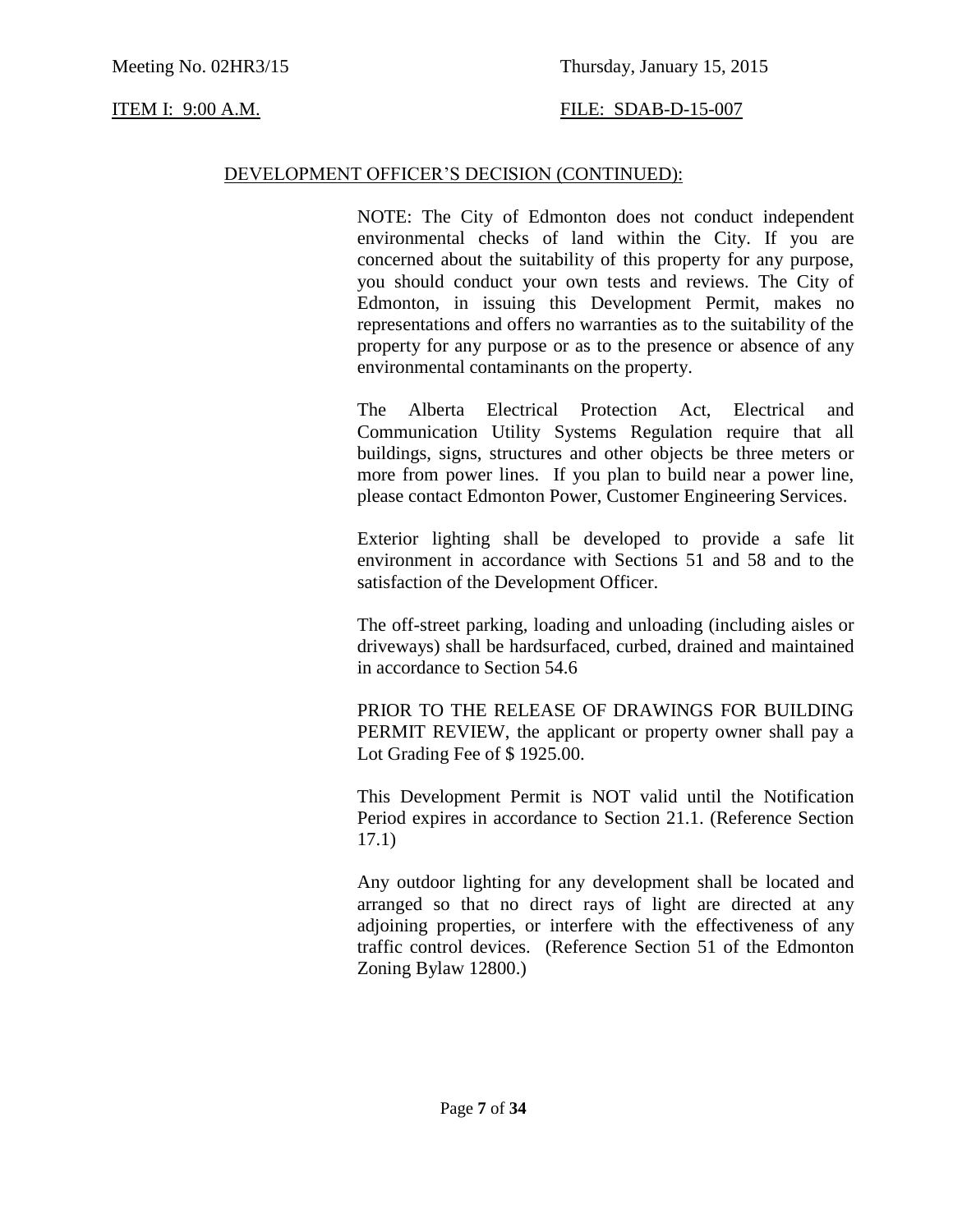#### DEVELOPMENT OFFICER'S DECISION (CONTINUED):

An approved Development Permit means that the proposed development has been reviewed only against the provisions of the Edmonton Zoning Bylaw. It does not remove obligations to conform with other legislation, bylaws or land title instruments such as the Municipal Government Act, the ERCB Directive 079, the Edmonton Safety Codes Permit Bylaw or any caveats, covenants or easements that might be attached to the Site.

PRIOR TO THE RELEASE OF DRAWINGS FOR BUILDING PERMIT REVIEW, the applicant or property owner shall pay a Sanitary Sewer Trunk Fund fee of \$ 219,112.00. All assessments are based upon information currently available to the City. The SSTF charges are quoted for the calendar year in which the development permit is granted. The final applicable rate is subject to change based on the year in which the payment is collected by the City of Edmonton.

The applicant/owner shall enter into an agreement for the provision of art with which they shall comply.

Sustainable design practices that reduce the consumption of water, energy, and materials, consistent with the Built Green sustainability program shall be implemented where physically and economically feasible.

All dwellings shall achieve a minimum BUILTGREEN CANADA Silver rating level and a minimum EnerGuide rating as directed by BuiltGreen.

All required parking and loading facilities shall be clearly demarcated, have adequate storm water drainage and storage facilities, and be Hardsurfaced.

Continuous raised or pre-cast curbing of not less than 100 mm in height shall be provided adjacent to streets and required landscaped areas, 600 mm from the front of the parking stall. Concrete curb stops shall be placed to ensure that vehicles do not overhang boulevards, sidewalks, or required landscaped areas. Curbing shall also be required to clearly demarcate the required portion of driveway leading to an internal roadway, aisle, ramp, parking space or loading space;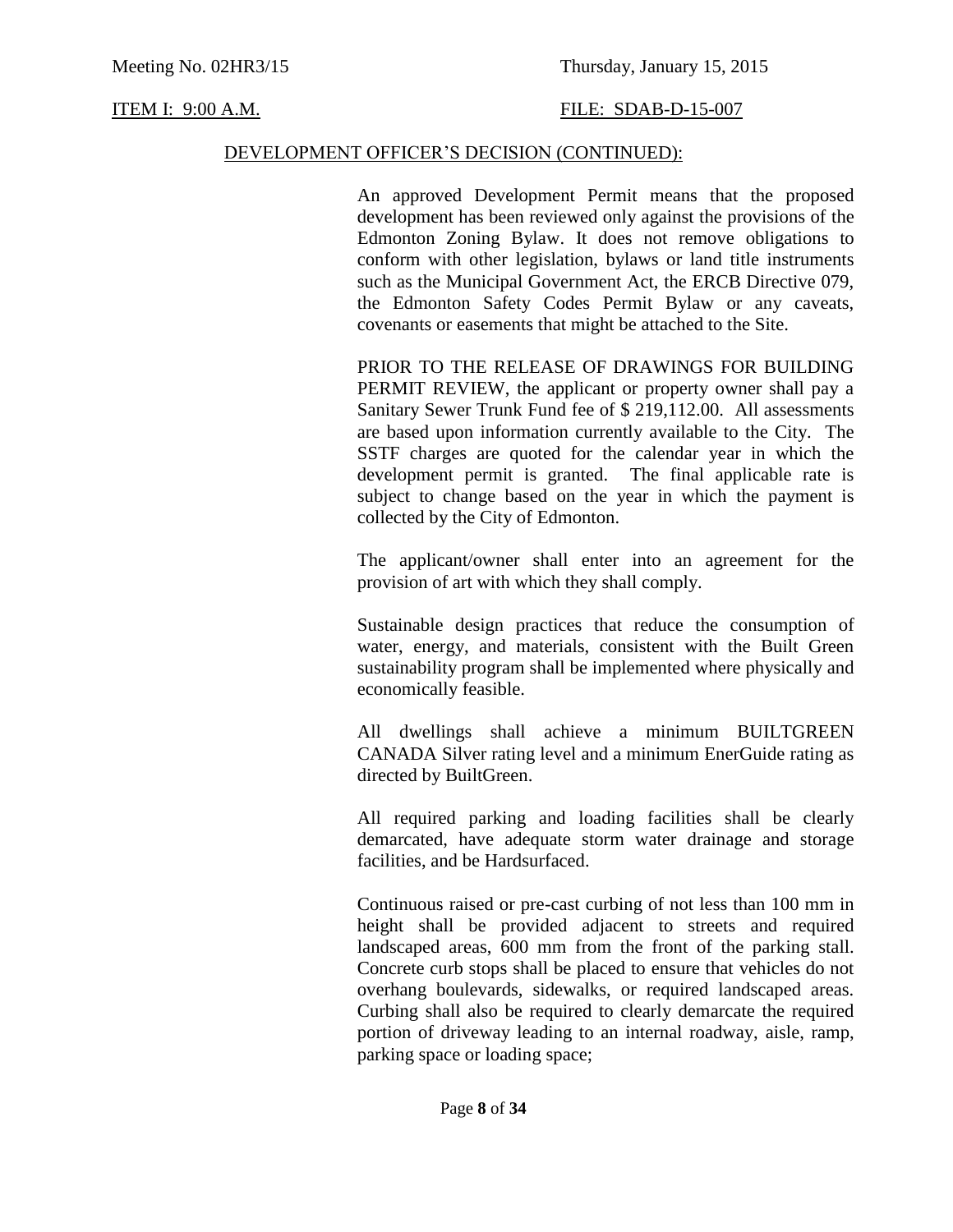#### DEVELOPMENT OFFICER'S DECISION (CONTINUED):

Where continuing curbs are used as wheel stops, the measured size of parking spaces shall be reduced 1.0 metres in length than otherwise required. In such instances, the parking layout should allow for the vehicle to overhang the curb by 1.0 metres and such overhang areas must be clear of all obstructions (Signs, shrubs, trees, etc.) and shall not be regarded as a required landscaped area; and

In situations where lighting of off-street parking and loading facilities is to be provided, the lighting shall be arranged, installed and maintained to deflect, shade and focus light away from any adjacent land Uses.

The proposed 8 metres access to 122 Street located 35 metres from the south property line is acceptable to Transportation Services and must be constructed as a commercial crossing access.

The proposed 7.5 metres access to 122 Street located 2.5 metres from the north property line is acceptable to Transportation Services and must be constructed as a commercial crossing access.

The owner must construct curb & gutter and restore the boulevard along 121 Street from the south end of the existing curb drop approximately 25 metres north of 105 Avenue to the north property line.

The owner must upgrade 122 Street from 105 Avenue to the north property line to an 8.0 metres urban local roadway standard, including street lighting, 1.5 metres sidewalks on both sides, and a 12 metres turnaround at the northern limits of the right-of-way.

The owner must construct a 1.5 metres concrete sidewalk, on the north side of 105 Avenue from 121 Street to 122 Street, and on the west side of 121 Street, from 105 Avenue to the north property line.

The owner must enter into a Municipal Improvement Agreement with the City for the following improvements: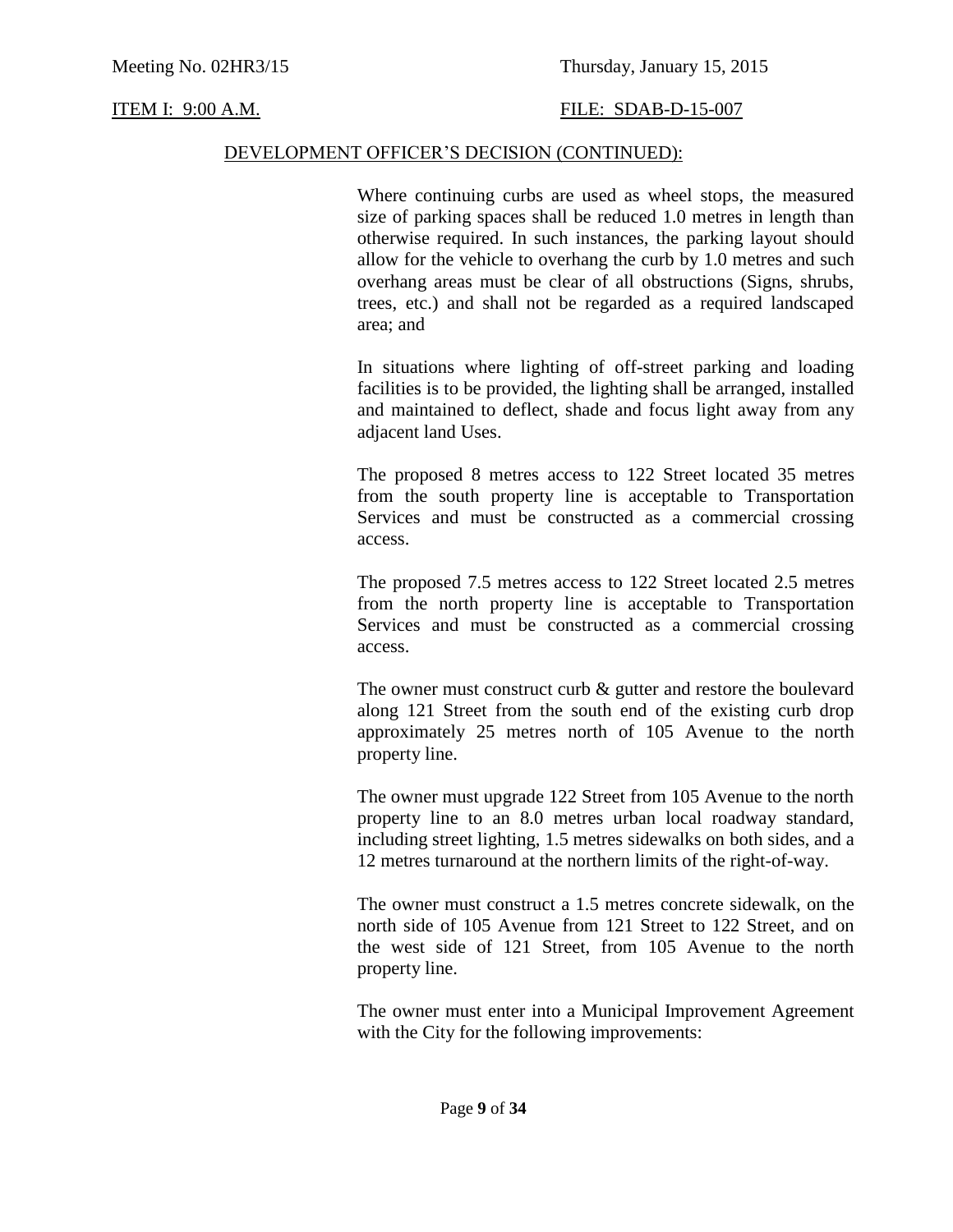#### DEVELOPMENT OFFICER'S DECISION (CONTINUED):

- a) construction of the proposed 8 metre access to 122 Street located 35 metres from the south property line;
- b) construction of the proposed 7.5 metres access to 122 Street located 2.5 metres from the north property line;
- c) construction of curb & gutter and restore the boulevard along 121 Street from the 105 Avenue to the North property line;
- d) upgrades of 122 Street from 105 Avenue to the north property line to a 8.0 metres urban local roadway standard, including street lighting, 1.5 metres sidewalks on both sides and a 12 metres turnaround; and
- e) construction of a 1.5 metres concrete sidewalk on the north side of 105 Avenue from 121 Street to 122 Street, and on the west side of 121 Street from 105 Avenue to the north property line.

The Municipal Improvement Agreement must be signed PRIOR to the release of the drawings for Building Permit review. The Agreement must be signed by the property owner and returned to Transportation Services to the attention of Loli Fernandez (780- 944-7683) including an irrevocable Letter of Credit in the amount of \$245,000 to cover 100% of construction costs. The Agreement will be forwarded directly to the owner for his signature. Once signed, the owner is required to have a Civil Engineer submit stamped engineering drawings for approval by the Transportation Services.

The proposed connector sidewalks (25 total) from the sidewalks to the curb along 121 Street, 105 Avenue, and 122 Street, as shown on the Enclosure, are acceptable to Transportation Services. The connector sidewalks are not required by Transportation Services, and are not a construction requirement as per the municipal improvement agreement, but the sidewalks must be shown on the required engineering drawings.

The underground driveway ramp must not exceed a slope of 6% for a minimum distance of 4.5 metres inside the property line and the ramp must be at grade at the property line.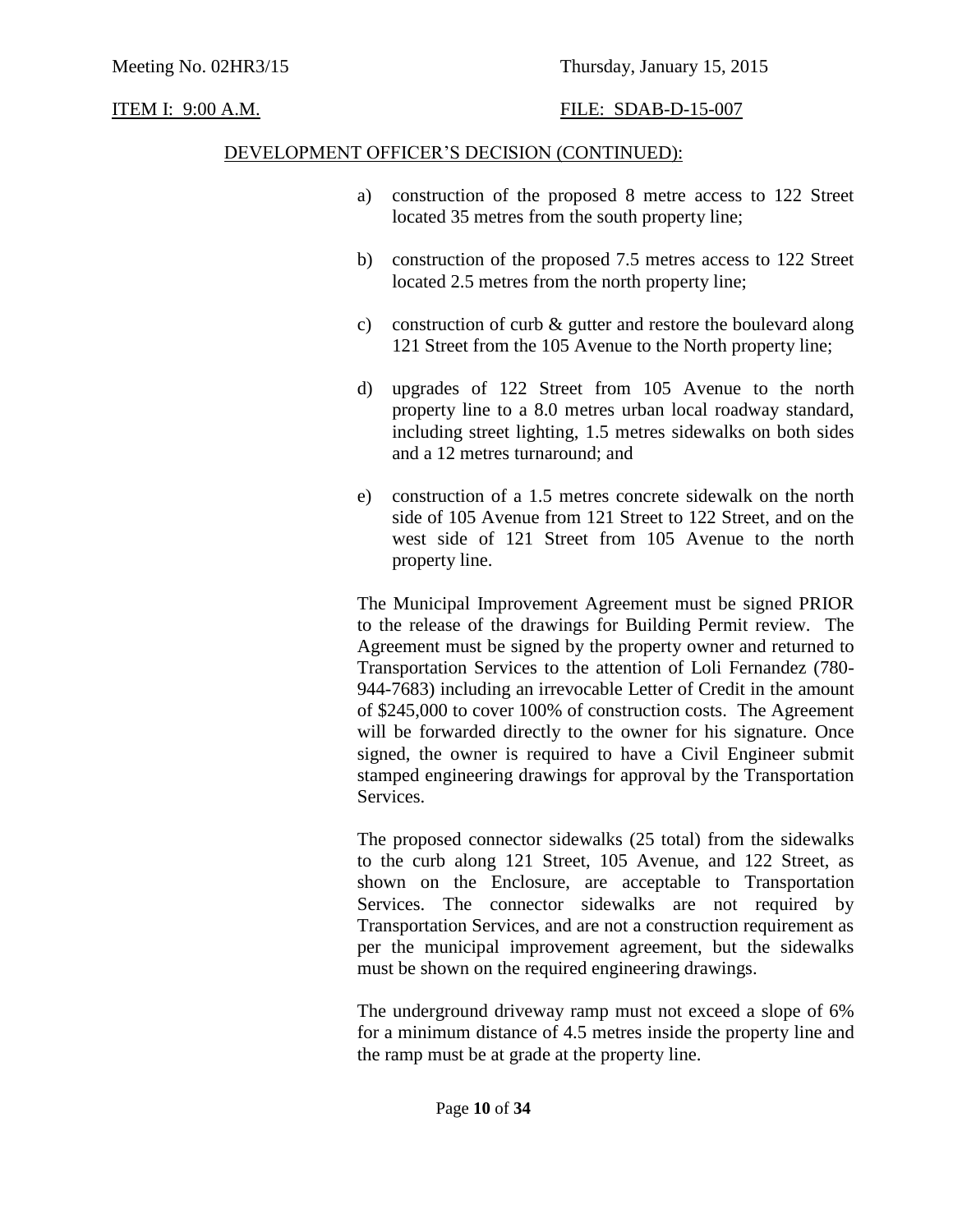### DEVELOPMENT OFFICER'S DECISION (CONTINUED):

Any underground parking access card devices must be located on site, a minimum of 3 metres inside the property line.

The proposed retaining walls bordering the underground driveway/parkade ramp must not exceed a height of 0.3 metres for a distance of 3 metres from the property line and no portion of the wall may encroach onto road right-of-way. Should the owner/applicant wish to increase this height, adequate sight line data must be provided to ensure vehicles can exit safely.

The proposed overhang is encroaching over road right-of-way. The owner/applicant must enter into an Encroachment Agreement with the City. The owner/applicant must contact Calvin Chan (780-496-6153) of Sustainable Development for information on the agreement.

There may be utilities within road right-of-way not specified that must be considered during construction. The owner/applicant is responsible for the location of all underground and above ground utilities and maintaining required clearances as specified by the utility companies. Alberta One-Call (1-800-242-3447) and Shaw Cable (1-866-344-7429; www.digshaw.ca) should be contacted at least two weeks prior to the work beginning to have utilities located. Any costs associated with relocations and/or removals shall be at the expense of the owner/applicant.

There are existing boulevard trees adjacent to the site that must be protected during construction. Prior to construction, the owner/applicant must contact Marshall Mithrush of Community Services (780-496-4953) to arrange for hoarding and/or root cutting. All costs shall be borne by the owner/applicant.

Any hoarding or construction taking place on road right-of-way requires an OSCAM (On-Street Construction and Maintenance) permit. It should be noted that the hoarding must not damage boulevard trees. The owner or Prime Contractor must apply for an OSCAM online at:

http://www.edmonton.ca/bylaws\_licences/licences\_permits/oscam -permit-request.aspx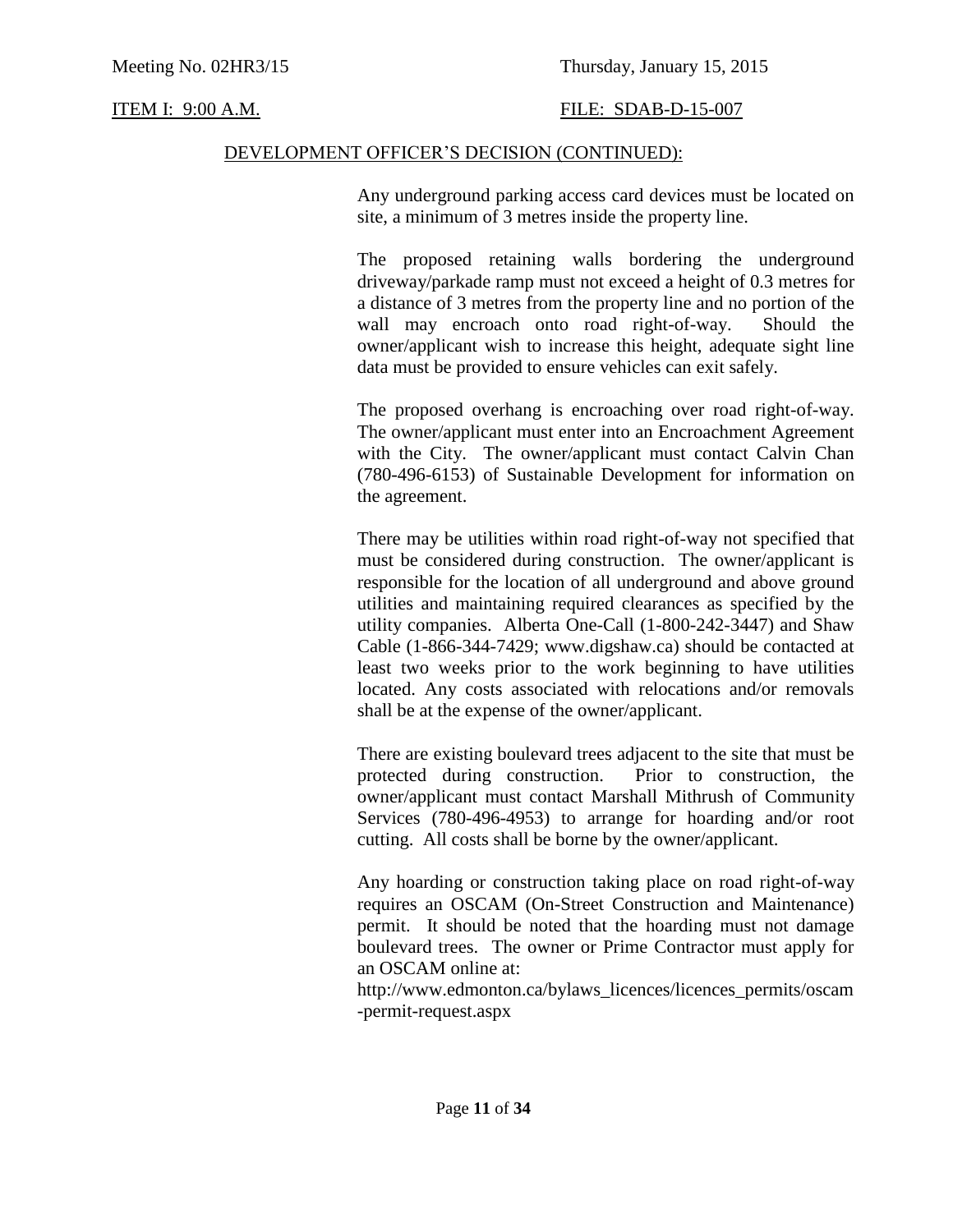#### DEVELOPMENT OFFICER'S DECISION (CONTINUED):

Any sidewalk or boulevard damage occurring as a result of construction traffic must be restored to the satisfaction of Transportation Services, as per Section 15.5(f) of the Zoning Bylaw. The sidewalks and boulevard will be inspected by Transportation Services prior to construction, and again once construction is complete. All expenses incurred for repair are to be borne by the owner.

#### ADVISEMENTS

This advisement identifies the drainage assessments applicable to the property located at 10510 - 121 Street NW (Plan 132 0377, Block 1, Lot 26; Westmount).

#### APPLICABLE ASSESSMENTS

- 1. Permanent Area Contribution (PAC) Storm and sanitary PACs are not applicable, since the property is not within any active PAC basins.
- 2. Expansion Assessment (EA) Expansion Assessment is not applicable, since the property is outside the current Expansion Assessment area.
- 3. Sanitary Sewer Trunk Charge (SSTC) Based on our record, this property was never assessed for SSTC. SSTC is applicable to the property for 244 multifamily

dwellings at \$931/dwelling. The number of dwellings is based on the drawings submitted with the Application for Major Development Permit.

The above SSTC charge is quoted at year 2014 rate. However, the final SSTC is based on the prevailing rate at the time the applicant/owner makes payment at the 5th Floor cashiers, Sustainable Development, 10250 - 101 Street NW.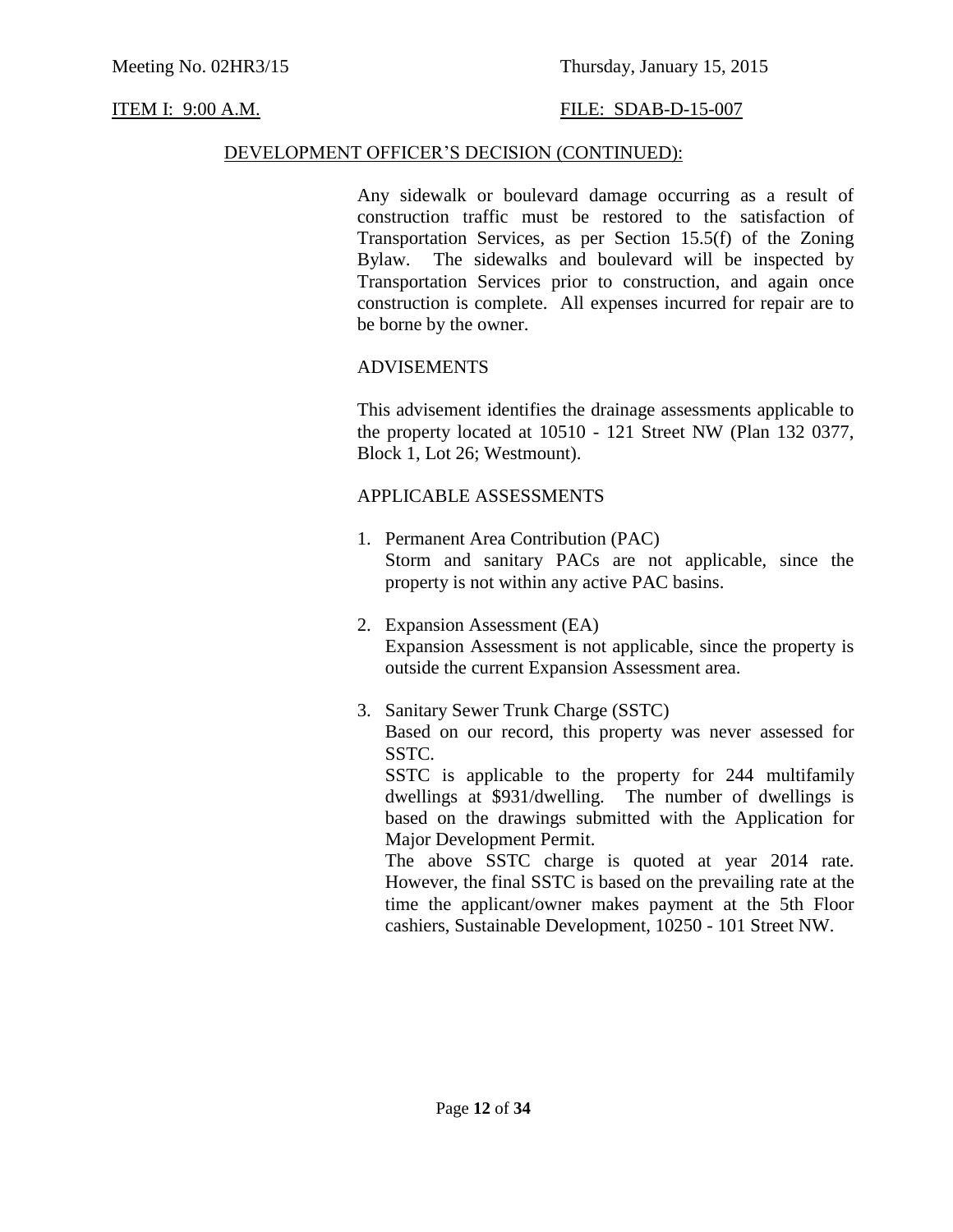#### DEVELOPMENT OFFICER'S DECISION (CONTINUED):

#### **Variances:**

Note: A variance was granted for this Development Permit pursuant to Sections 11.3 and 11.4. Subject to the right of appeal the permit is NOT VALID until the required Notification Period expires (date noted below) in accordance with Sections 21.1 and 17.1.

Required number of trees reduced from 20 to 10. (Reference Section  $55.4(6)(a)$ )

Ratio of Deciduous to Coniferous Trees reduced from 50:50 to 100:0 (Reference Section 55.8(3)(a))

Required number of 75mm Calliper Deciduous Trees reduced from 50% to 0%. (Reference Section 55.8(3)(b)(i))"

#### APPELLANT'S SUBMISSION

"Concern that the neighbourhood is losing trees. Communities that border downtown need to have green spaces and accents."

\_\_\_\_\_\_\_\_\_\_\_\_\_\_\_\_\_\_\_\_\_\_\_\_\_\_\_\_\_\_\_\_\_\_\_\_\_\_\_\_\_\_\_\_\_\_\_\_\_\_\_\_\_\_\_\_\_\_\_\_\_\_\_\_\_\_

#### SUBDIVISION AND DEVELOPMENT APPEAL BOARD OFFICER'S COMMENTS

\_\_\_\_\_\_\_\_\_\_\_\_\_\_\_\_\_\_\_\_\_\_\_\_\_\_\_\_\_\_\_\_\_\_\_\_\_\_\_\_\_\_\_\_\_\_\_\_\_\_\_\_\_\_\_\_\_\_\_\_\_\_\_\_\_\_

This is an application to construct Apartment Housing (244 Dwelling Units).

The site is located on the north side of 105 Avenue, the west side of 121 Street, and the east side of 122 Street. The site is zoned DC2.870 Site Specific Development Control Provision, Section 720 of the Edmonton Zoning Bylaw 12800. DC2.870 was Signed and Passed by City Council on August 25, 2014, under Bylaw 16907. **A copy of Bylaw 16907 is on file.** The site is within the West Ingle Area Redevelopment Plan, Bylaw 7469 (as amended) approved by Council on May 14, 1985.

**Apartment Housing** is a listed Use in the DC2 Site Specific Development Control Provision, Section DC2.870.3(a).

Under Section 7.2(1), **Apartment Housing** means development consisting of one or more Dwellings contained within a building in which the Dwellings are arranged in any horizontal or vertical configuration, which does not conform to the definition of any other Residential Use Class.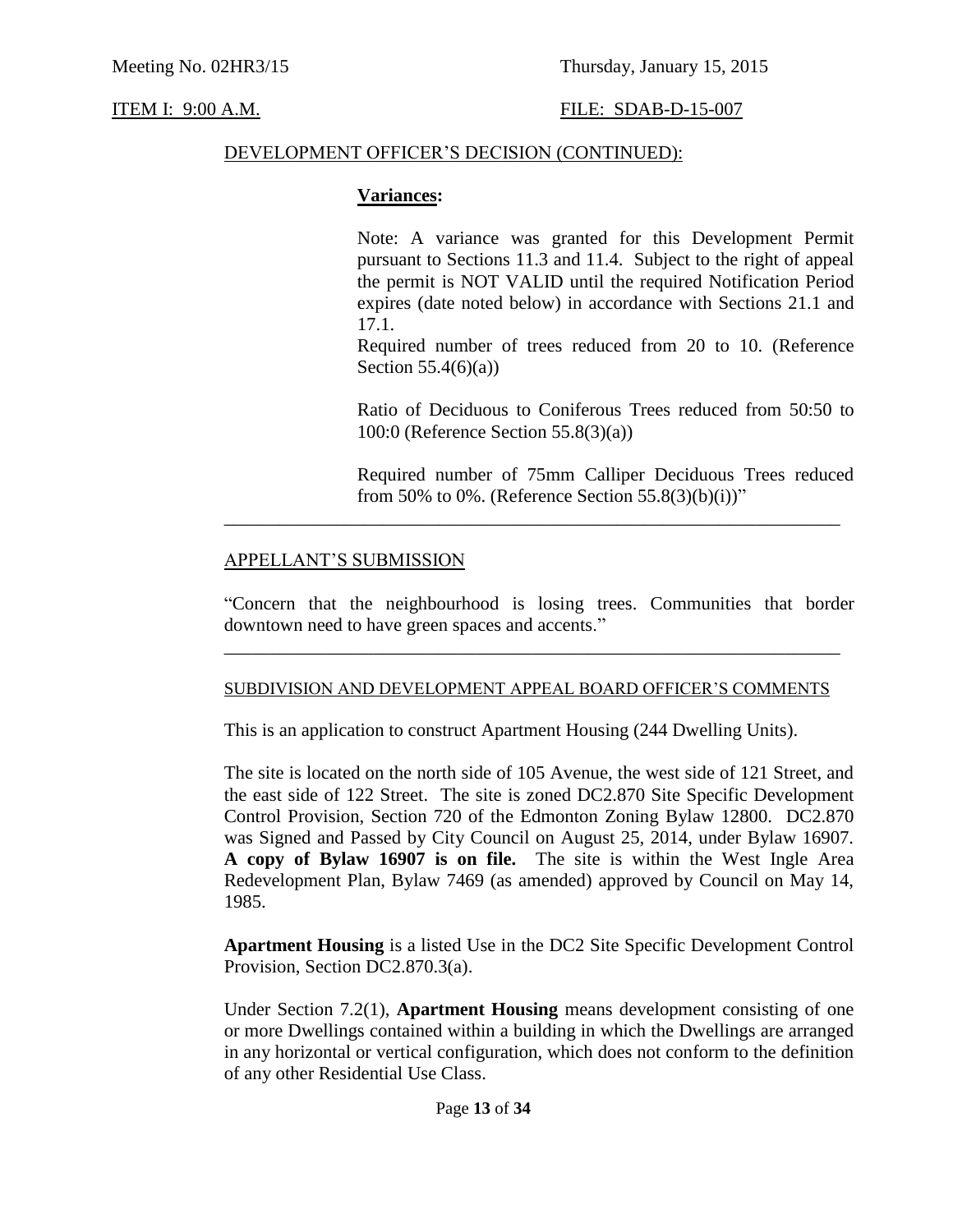#### SUBDIVISION AND DEVELOPMENT APPEAL BOARD OFFICER'S COMMENTS (CONTINUED)

This application was approved by the Development Officer subject to conditions.

Pursuant to Section 11.3 and 11.4 and subject to the right of appeal to the Subdivision and Development Appeal Board, Section 21.1, the Development Officer granted the following variances:

Section 55.4(6) states trees and shrubs shall be provided in accordance with subsection 55.8. For development consisting of Residential Use Classes, the number of trees and shrubs shall be determined on the basis of the following:

- a. One tree for each 35 square metres and one shrub for each 15 square metres of Setback at grade; and
- b. One tree for each 20 square metres and one shrub for each 10 square metres of required parking area islands. In no case shall there be less than one tree per required parking are island.

### **The Development Officer determined 20 trees are required. The proposed development provides 10 trees, which is deficient by 10 trees. The Development Officer granted the variance of 10 trees.**

Section 55.8(3) states all planting shall conform to the following:

- a. The proportion of deciduous to coniferous trees and shrubs shall be approximately 50:50; and
- b. The following mix of tree sizes shall be used:
	- i. 50 percent of required deciduous trees shall be a minimum of 50 milimetre Caliper and 50 percent shall be a minimum of 75 milimetre Caliper; and
	- ii. 75 percent of required coniferous trees shall be minimum of 2.5 metres in height and 25 percent shall be a minimum of 3.5 metres in height.

**The Development Officer determined approximately 50 percent of the trees shall be coniferous. The proposed development provides 0 percent coniferous trees, which is deficient by 50 percent. The Development Officer granted the variance in the ratio of deciduous to coniferous trees from 50:50 to 100:0.**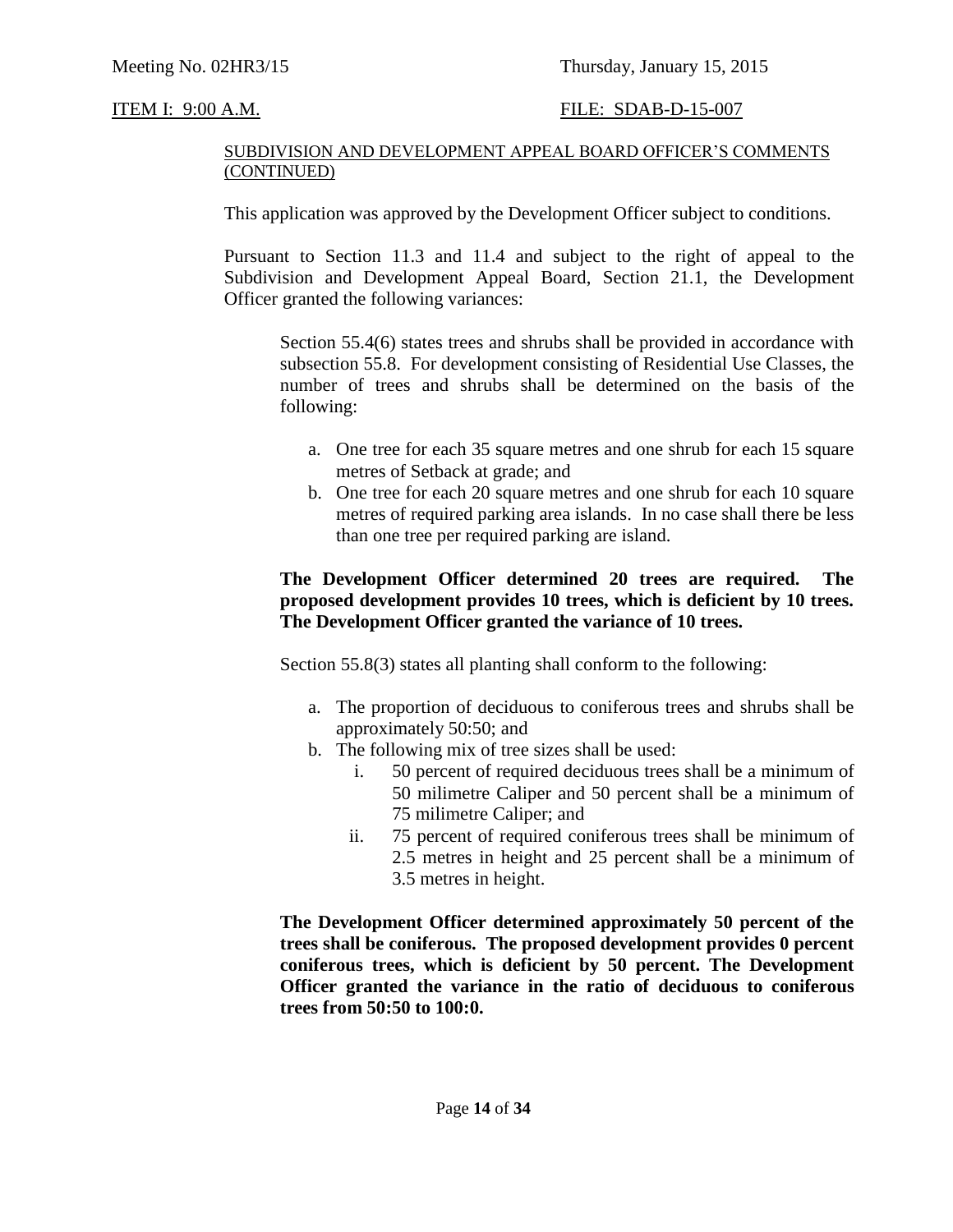#### SUBDIVISION AND DEVELOPMENT APPEAL BOARD OFFICER'S COMMENTS (CONTINUED)

**The Development Officer determined 50 percent of the deciduous trees must be a minimum of 75 milimetre Caliper. The proposed development provides 0 percent 75 milimetre Caliper deciduous trees, which is deficient by 50 percent. The Development Officer granted the variance in the percentage of deciduous trees.**

The decision of approval by the Development Officer has been appealed by the Queen Mary Park Community League.

DC2.870.5(e) provides the following with regard to Landscaping:

- i. A detailed Landscape Plan for the Site and within the road right-of-way, in accordance with the Zoning Bylaw and in general accordance with the Conceptual Landscape Plan, shall be submitted prior to the approval of any Development Permit, to the satisfaction of the Development Officer and in consultation with Asset Management & Public Works and Transportation Services. The plans shall include pavement materials, exterior lighting, street furniture elements, pedestrian seating area, sizes and species of new tree plantings and other landscaping elements as applicable. The Plan shall also include vehicular and pedestrian access points and on-site pedestrian circulation. Landscaping on the Site shall consider the use of plant materials that provide color throughout the year to enhance the appearance of the development during cold weather months.
- ii. The Landscape Plan submitted with the Development Permit application shall include the off-site landscaping for 121 Street, 122 Street and 105 Avenue facades, to the satisfaction of the Development Officer, in consultation with Asset Management & Public Works and Transportation Services. The streetscape improvements shall include, but are not limited to, new sidewalks, streetlights, boulevard landscaping, boulevard trees, street furniture, and/or the relocation of utilities underground.

Under Section 6.1(15), **Caliper** means the trunk diameter of a tree measured at a point 300.0 millimetres above the top of the root ball.

Section DC2.870.1 states the purpose of this Site Specific Development Control Provision is to accommodate the development of an eight (8) storey residential building on the north portion of the site and a six (6) storey residential building on the south portion of the site that is compatible with the surrounding neighborhood.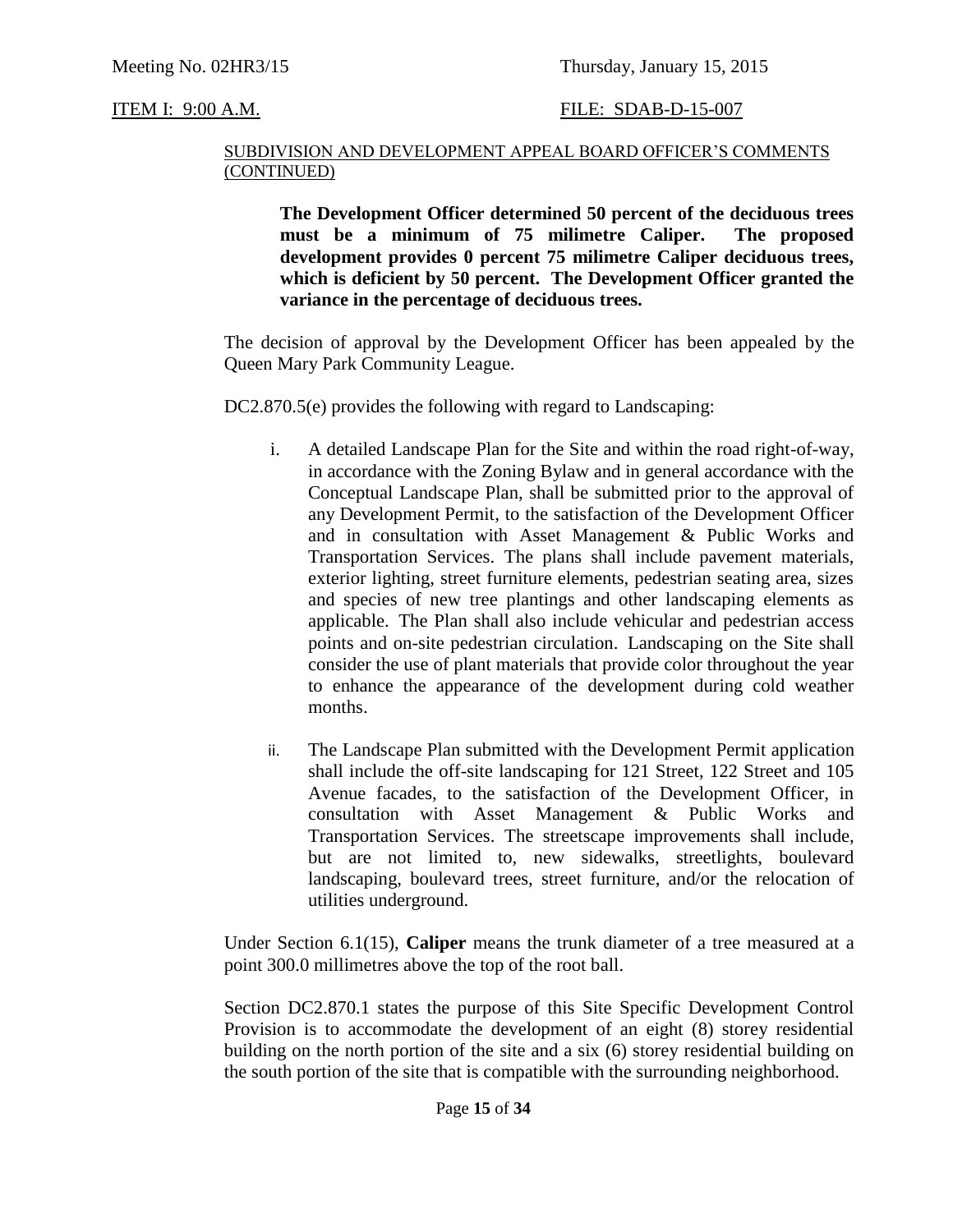#### SUBDIVISION AND DEVELOPMENT APPEAL BOARD OFFICER'S COMMENTS (CONTINUED)

Included in the Sustainable Development Department's POSSE system, under "SDAB", is a Memorandum dated November 13, 2014 from Tyler Golly, General Supervisor, Sustainable Transportation, Transportation Planning Branch, which indicates that Transportation Services has reviewed the development application and has added conditions. **A copy of the Memorandum from Transportation Services is on file.**

\_\_\_\_\_\_\_\_\_\_\_\_\_\_\_\_\_\_\_\_\_\_\_\_\_\_\_\_\_\_\_\_\_\_\_\_\_\_\_\_\_\_\_\_\_\_\_\_\_\_\_\_\_\_\_\_\_\_\_\_\_\_\_\_\_\_

#### NOTICE TO APPLICANT/APPELLANT

Provincial legislation requires that the Subdivision and Development Appeal Board issue its official decision in writing within fifteen days of the conclusion of the hearing. Bylaw No. 11136 requires that a verbal announcement of the Board's decision shall be made at the conclusion of the hearing of an appeal, but the verbal decision is not final nor binding on the Board until the decision has been given in writing in accordance with the Municipal Government Act.

\_\_\_\_\_\_\_\_\_\_\_\_\_\_\_\_\_\_\_\_\_\_\_\_\_\_\_\_\_\_\_\_\_\_\_\_\_\_\_\_\_\_\_\_\_\_\_\_\_\_\_\_\_\_\_\_\_\_\_\_\_\_\_\_\_\_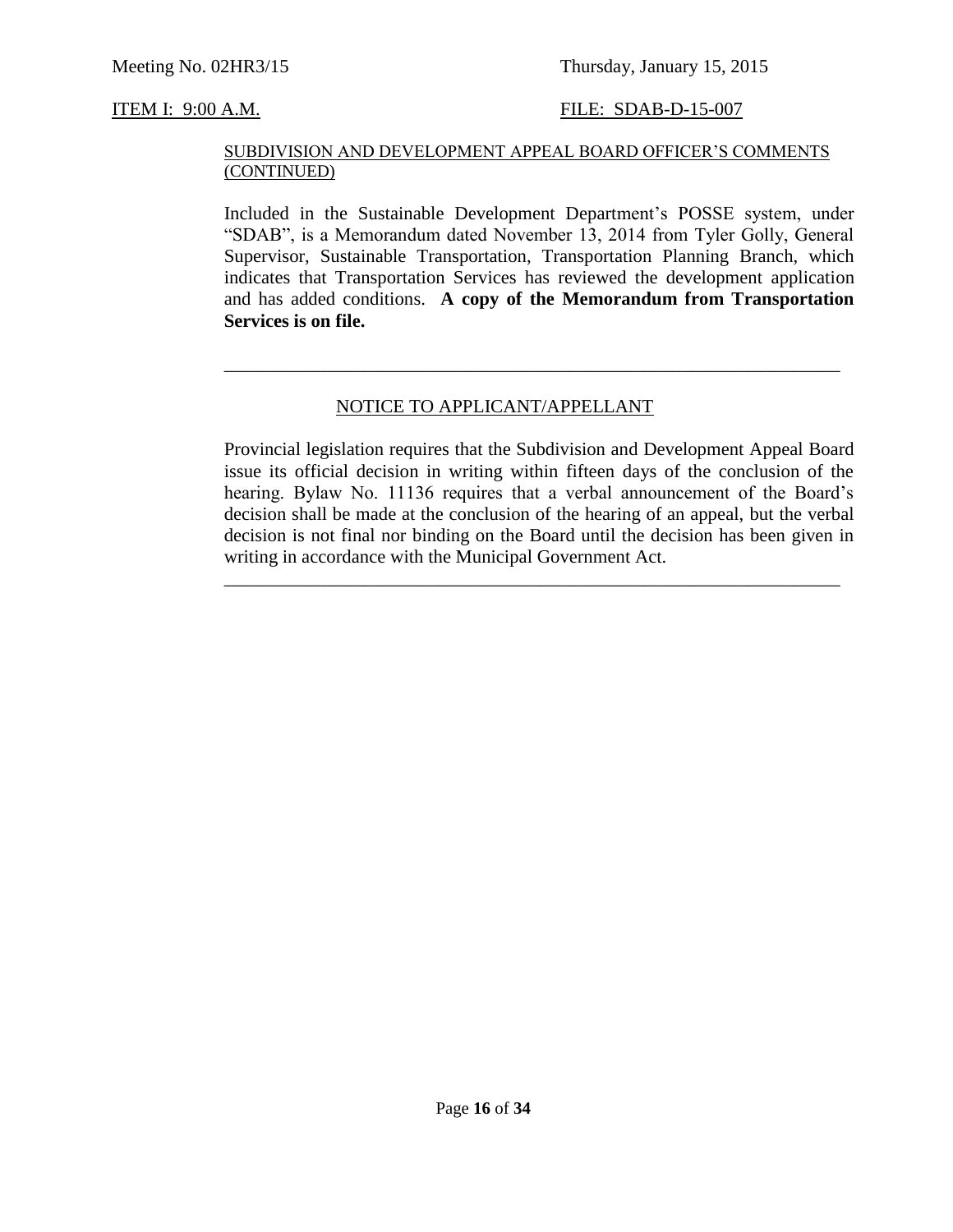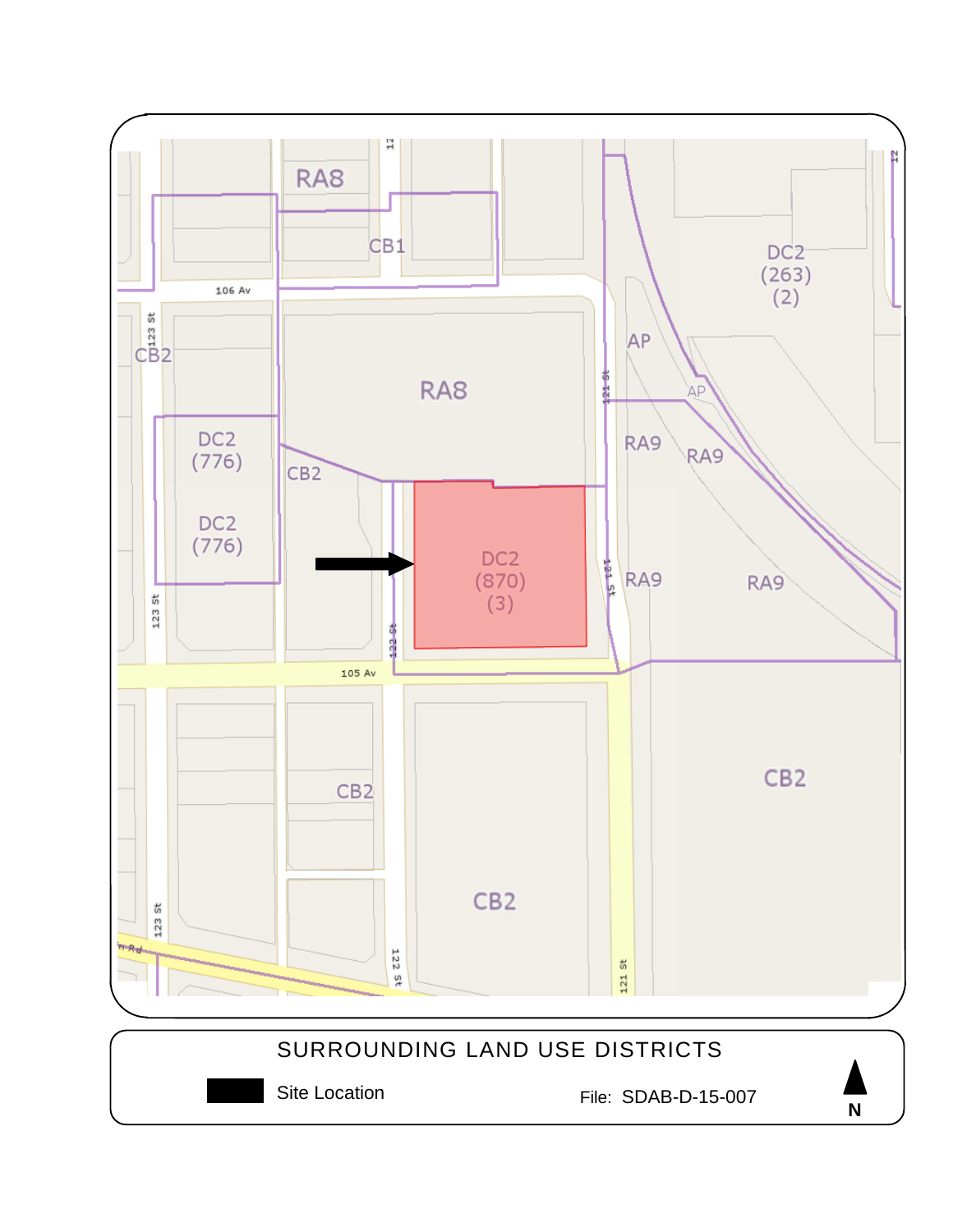# **TO BE RAISED**<br>**ITEM II:** 11:45 A.M.

#### FILE: SDAB-D-14-316

### AN APPEAL FROM THE DECISION OF THE DEVELOPMENT OFFICER BY AN ADJACENT PROPERTY OWNER

APPLICATION NO.: 159270067-002.

DECISION OF THE DEVELOPMENT AUTHORITY: Approved with conditions.

APPLICATION TO: Construct a rear uncovered deck (5.49 metres by 9.78 metres at 1.35 metres high), existing without permits.

DECISION DATE: November 4, 2014.

NOTIFICATION PERIOD: November 11, 2014 to November 24,

DATE OF APPEAL: November 20, 2014.

MUNICIPAL DESCRIPTION OF SUBJECT PROPERTY: 16208 – 136 Street NW.

OVERLAY: N/A.

LEGAL DESCRIPTION: Lot 38, Block 58, Plan 0720564.

ZONE: RF1 Single Detached Residential Zone.

\_\_\_\_\_\_\_\_\_\_\_\_\_\_\_\_\_\_\_\_\_\_\_\_\_\_\_\_\_\_\_\_\_\_\_\_\_\_\_\_\_\_\_\_\_\_\_\_\_\_\_\_\_\_\_\_\_\_\_\_\_\_\_\_\_\_

2014.

STATUTORY PLAN(S): Palisades Area Structure Plan. Carlton Neighbourhood Structure Plan.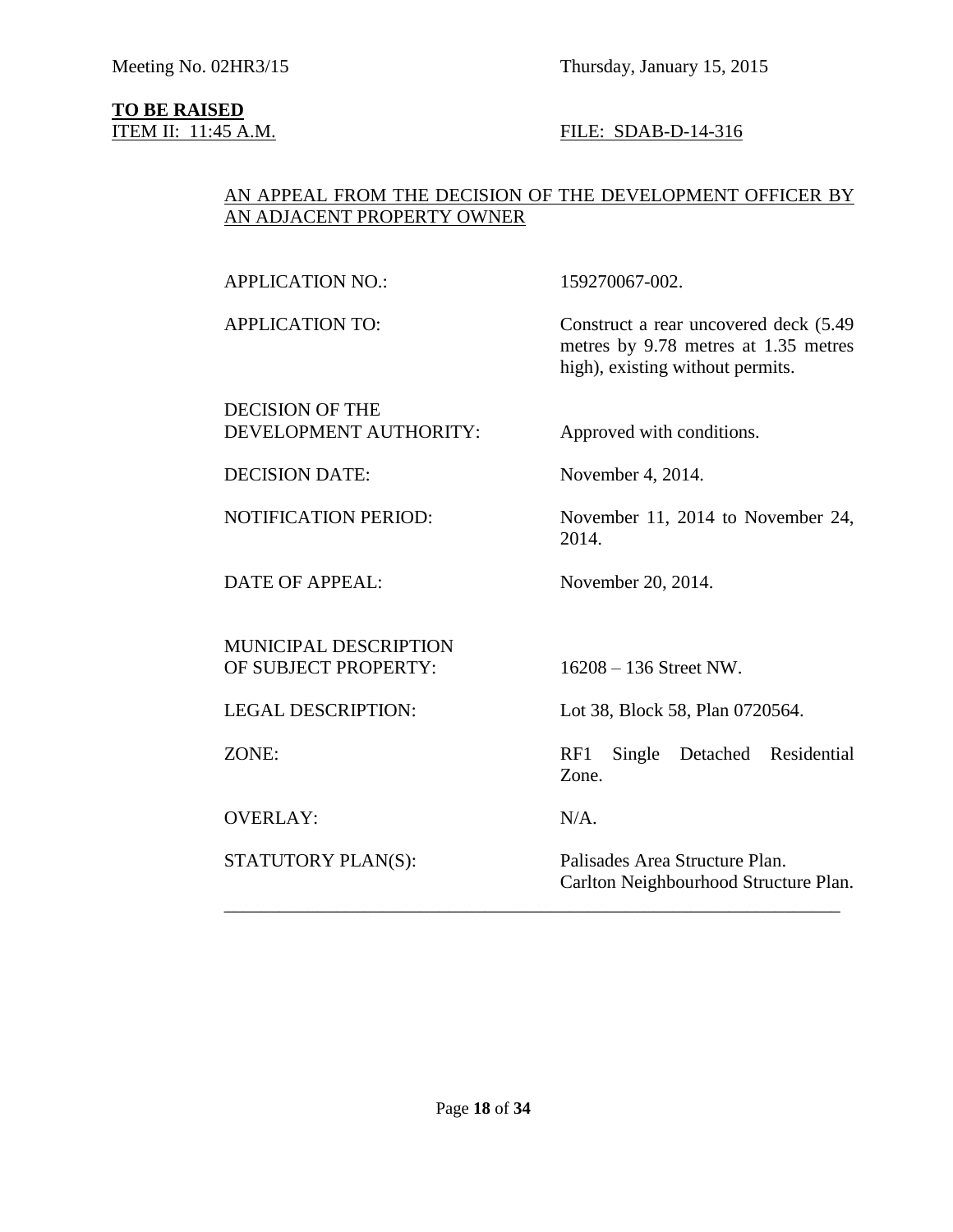# **TO BE RAISED**

### ITEM II: 11:45 A.M. FILE: SDAB-D-14-316

#### DEVELOPMENT OFFICER'S DECISION

"APPROVED - The proposed development is approved subject to the following conditions:

> Any future deck enclosure or cover requires a separate development and building permit approval.

> NOTE: The applicant should be advised that there may be complications in obtaining a Development Permit for future development because this lot is developed to full site coverage.

> Privacy screening could be provided to prevent visual intrusion into adjacent properties.

> An approved Development Permit means that the proposed development has been reviewed only against the provisions of the Edmonton Zoning Bylaw. It does not remove obligations to conform with other legislation, bylaws or land title instruments such as the Municipal Government Act, the ERCB Directive 079, the Edmonton Safety Codes Permit Bylaw or any caveats, covenants or easements that might be attached to the Site.

### **Variance:**

Maximum Site Coverage for a Principal building with attached Garage shall be 40 percent relaxed to 42.68 percent (11.13 square metres). (Reference Section 110.4(6)(a)).

Note: A variance was granted for this Development Permit pursuant to Sections 11.3 and 11.4. Subject to the right of appeal the permit is NOT VALID until the required Notification Period expires (date noted below) in accordance with Sections 21.1 and 17.1."

\_\_\_\_\_\_\_\_\_\_\_\_\_\_\_\_\_\_\_\_\_\_\_\_\_\_\_\_\_\_\_\_\_\_\_\_\_\_\_\_\_\_\_\_\_\_\_\_\_\_\_\_\_\_\_\_\_\_\_\_\_\_\_\_\_\_\_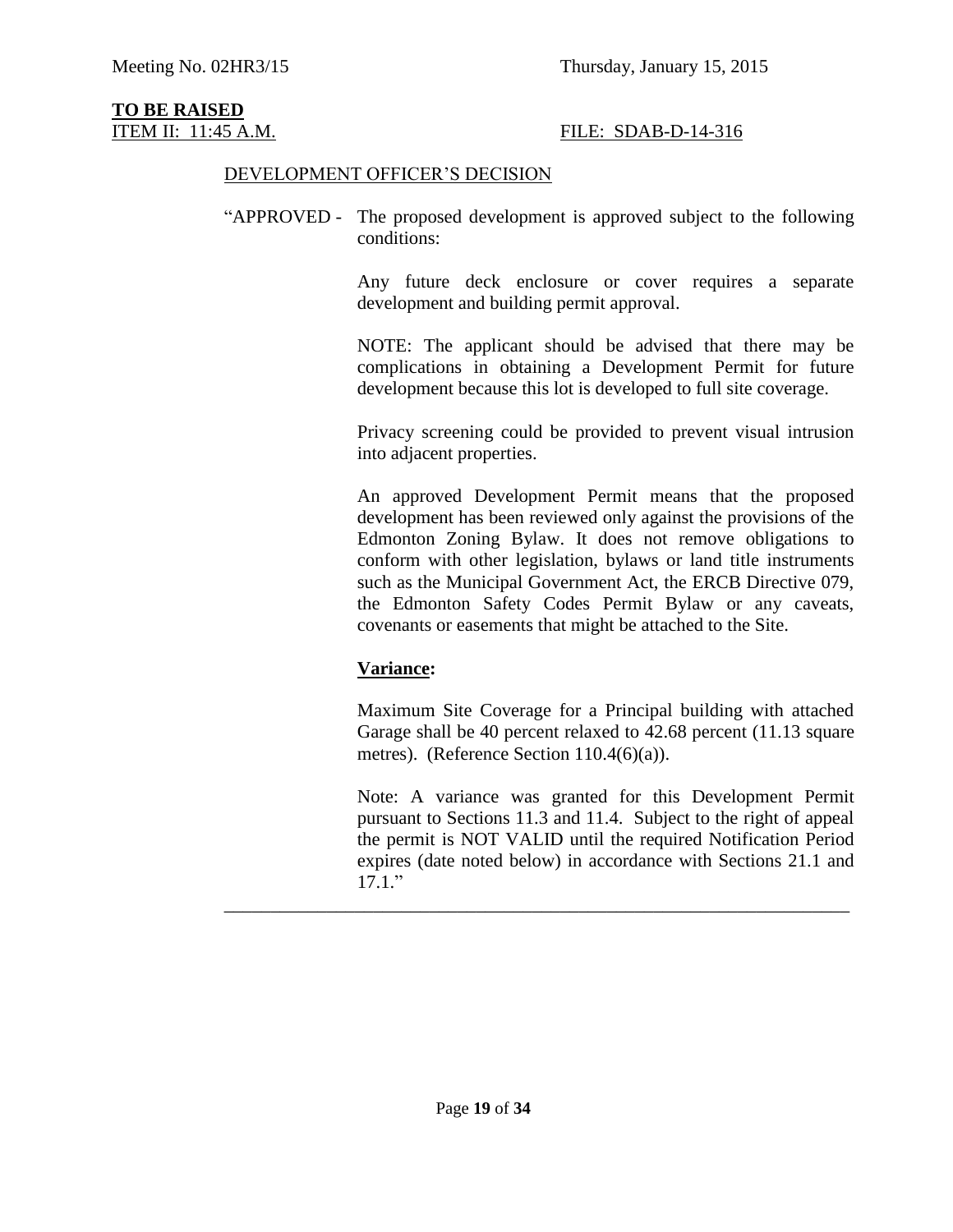## **TO BE RAISED**

### ITEM II: 11:45 A.M. FILE: SDAB-D-14-316

### APPELLANT'S SUBMISSION

- "1. Unsightly construction of a rear uncovered deck.
- 2. Built too close to our existing property.
- 3. Deck is too high and renders future development of a fence difficult, due to the deck being too close to our line of property.
- 4. Construction will affect future property value.
- 5. The fence may be used as a deck railing."

#### SUBDIVISION AND DEVELOPMENT APPEAL BOARD OFFICER'S COMMENTS

\_\_\_\_\_\_\_\_\_\_\_\_\_\_\_\_\_\_\_\_\_\_\_\_\_\_\_\_\_\_\_\_\_\_\_\_\_\_\_\_\_\_\_\_\_\_\_\_\_\_\_\_\_\_\_\_\_\_\_\_\_\_\_\_\_\_\_

This application is to construct a rear uncovered deck (5.49 metres by 9.78 metres at 1.35 metres in height), existing without permits.

The Site is located on the west side of 136 Street, south of 162a Avenue, and is zoned RF1 Single Detached Residential Zone, Section 110 of the Edmonton Zoning Bylaw 12800. The Site is within the Palisades Area Structure Plan, under Bylaw 7464 (as amended), approved by City Council on April 24, 1984, and the Carlton Neighbourhood Structure Plan, under Bylaw 12001 (as amended), approved by City Council on April 26, 1999.

The Subdivision and Development Appeal Board at a hearing on December 4, 2014 made and passed the following motion:

"that the appeal be TABLED TO JANUARY 14 or 15, 2015 due to the nonappearance of the Respondent."

**It should be noted that the scope of the application listed on the Development Permit is different than the approved Site Plan.** 

**The Development Officer has confirmed by email correspondence that the approved permit is to construct an uncovered deck (9.45 metres by 5.49 metres at 1.35 metres in height), existing without permits; and not (5.49 metres by 9.78 metres at 1.35 metres in height), existing without permits.**

The submitted Site Plan shows that the subject Site has a (east) Site Width of 12.19 metres, a (south) Site Width of 12.15 metres, a (north) Site depth of 33.99 metres and a (south) Site Depth of 33.96 metres. The proposed uncovered deck is 5.49 metres by 9.45 metres in size and is attached to the (west) rear elevation of the Principal Building.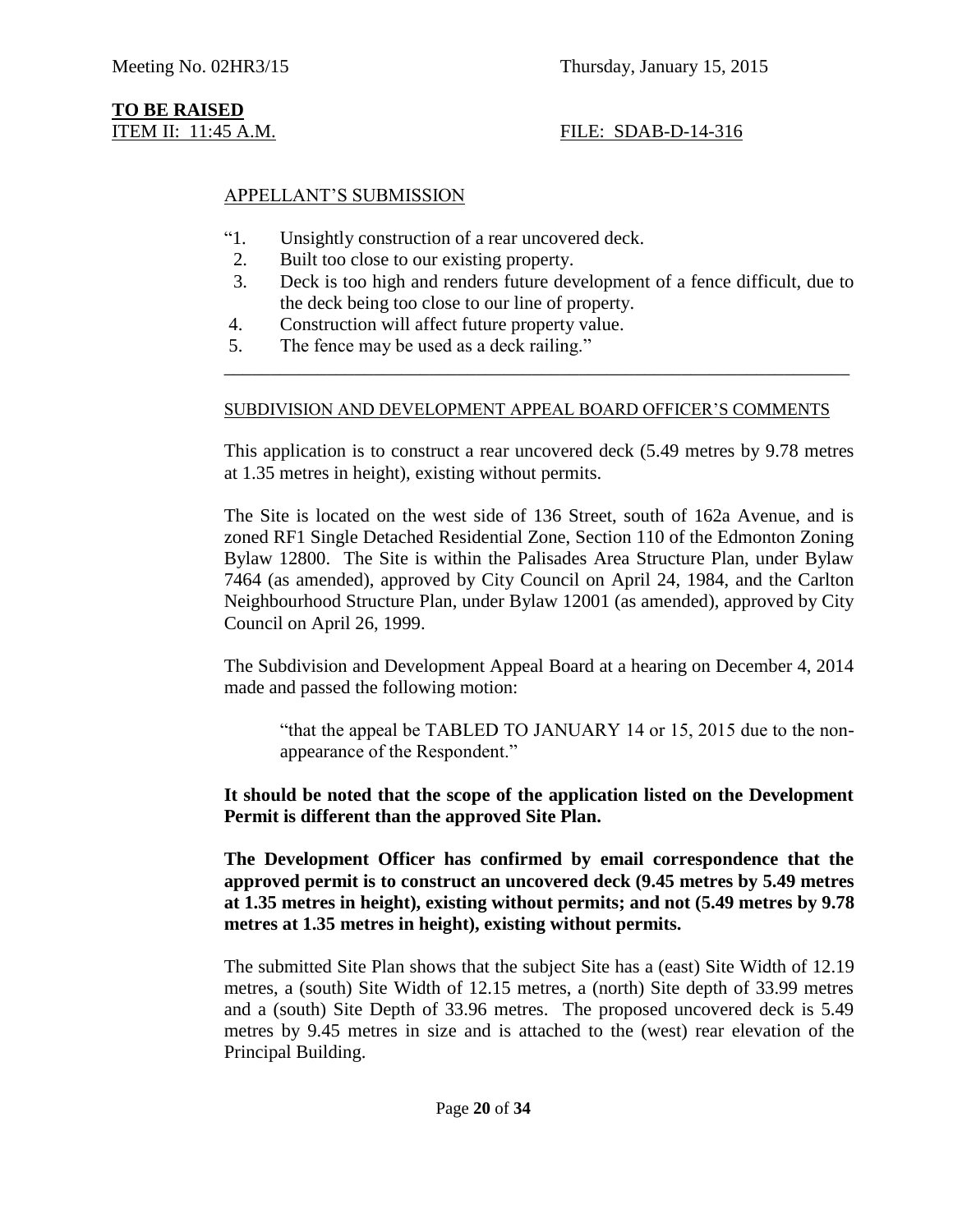# **TO BE RAISED**<br>**ITEM II:** 11:45 A.M.

### FILE: SDAB-D-14-316

#### SUBDIVISION AND DEVELOPMENT APPEAL BOARD OFFICER'S COMMENTS (CONTINUED)

This application was approved by the Development Officer subject to conditions.

Pursuant to Section 11.3 and 11.4 and subject to the right of appeal to the Subdivision and Development Appeal Board, Section 21.1, the Development Officer granted the following variance:

The Development Officer has provided the following information:

| Site Area:                                                                                                        | 414.80 square metres                                                |
|-------------------------------------------------------------------------------------------------------------------|---------------------------------------------------------------------|
| 12 percent allowable Site Coverage:<br>28 percent allowable Site Coverage:<br>40 percent allowable Site Coverage: | 49.78 square metres<br>116.14 square metres<br>165.92 square metres |
| <b>Existing Principal Building:</b>                                                                               | 132.10 square metres                                                |
| <b>Proposed Platform Structure</b><br>(existing without permit):                                                  | 44.95 square metres                                                 |
| Proposed Total Site Coverage:                                                                                     | 177.05 square metres                                                |

Section 110.4(6)(a) states maximum Site Coverage shall be as follows:

|          | Principal  | Accessory  | Principal  | Total<br>Site |
|----------|------------|------------|------------|---------------|
|          | Dwelling   | building   | building   | Coverage      |
|          | building   |            | with       |               |
|          |            |            | attached   |               |
|          |            |            | Garage     |               |
| Single   | 28 percent | 12 percent | 40 percent | 40 percent    |
| Detached |            |            |            |               |
| and      |            |            |            |               |
| Duplex   |            |            |            |               |
| Housing  |            |            |            |               |

**The Development Officer determined the maximum allowable Total Site Coverage is 165.92 square metres, proposed is 177.05 square metres, and a relaxation of 11.13 square metres was granted.**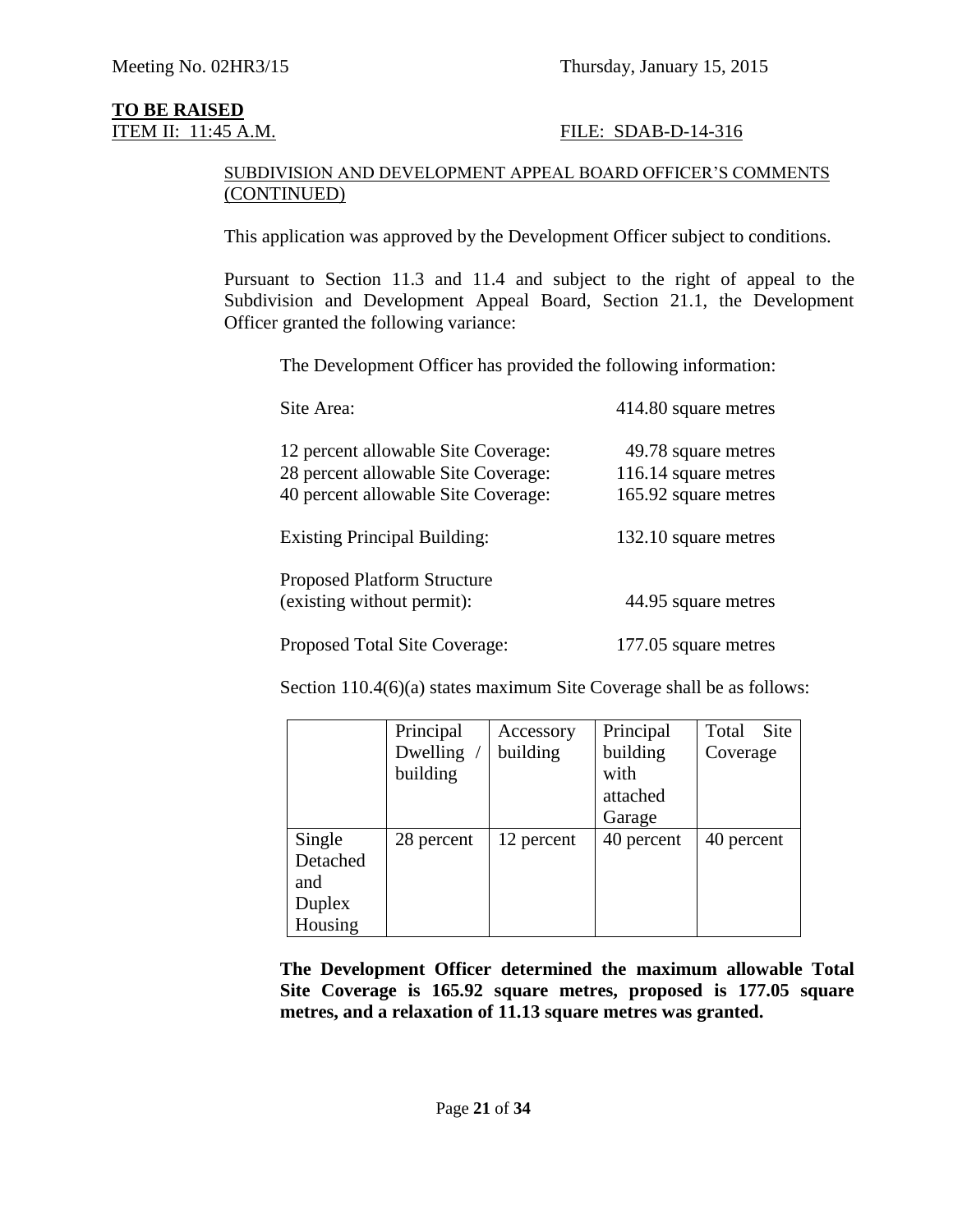## **TO BE RAISED**

### ITEM II: 11:45 A.M. FILE: SDAB-D-14-316

#### SUBDIVISION AND DEVELOPMENT APPEAL BOARD OFFICER'S COMMENTS (CONTINUED):

The decision of approval by the Development Officer has been appealed by a property owner located immediately to the north of the subject site at 16212 – 136 Street.

Under Section 6.1(74), **Platform Structures** means structures projecting from the wall of a building that may be surrounded by guardrails or parapet walls. Common structures include: balconies, raised terraces and decks.

Under 6.1(93), **Site Coverage** means the total horizontal area of all buildings or structures on a Site which are located at or higher than [1.0](javascript:void(0);) metre above grade, including Accessory Buildings or Structures, calculated by perpendicular projection onto a horizontal plane from one point located at an infinite distance above all buildings and structures on the Site. This definition shall not include:

- a. steps, eaves, cornices, and similar projections;
- b. driveways, aisles and parking lots unless they are part of a Parking Garage which extends [1.0](javascript:void(0);) metre or more above grade; or
- c. unenclosed inner and outer courts, terraces and patios where these are less than [1.0](javascript:void(0);) metre above grade.

The following jobs are listed in the Sustainable Development POSSE system:

| <b>Application</b><br><b>Number</b> | <b>Description</b>      | <b>Decision</b>                                                                                                                                                                                                                                                                                                                                      |
|-------------------------------------|-------------------------|------------------------------------------------------------------------------------------------------------------------------------------------------------------------------------------------------------------------------------------------------------------------------------------------------------------------------------------------------|
| 159270067-001                       | <b>Violation Notice</b> | September 25, 2014; An inspection of<br>the above noted property by this<br>Department revealed that an Deck<br>has been constructed for which,<br>according to our records,<br>$\overline{p}$<br>development permit has been issued.                                                                                                                |
|                                     |                         | You must obtain a development<br>permit for the Deck or dismantle the<br>structure and remove it from the site.<br>If some action has not been taken to<br>rectify the situation by October 15,<br>2014, the City of Edmonton will<br>issue fines and/or pursue enforcement<br>under the provisions of the Municipal<br>Government Act, R.S.A. 2000. |
| 90340373-001                        | Compliance Certificate  | October 08, 2009; Issued                                                                                                                                                                                                                                                                                                                             |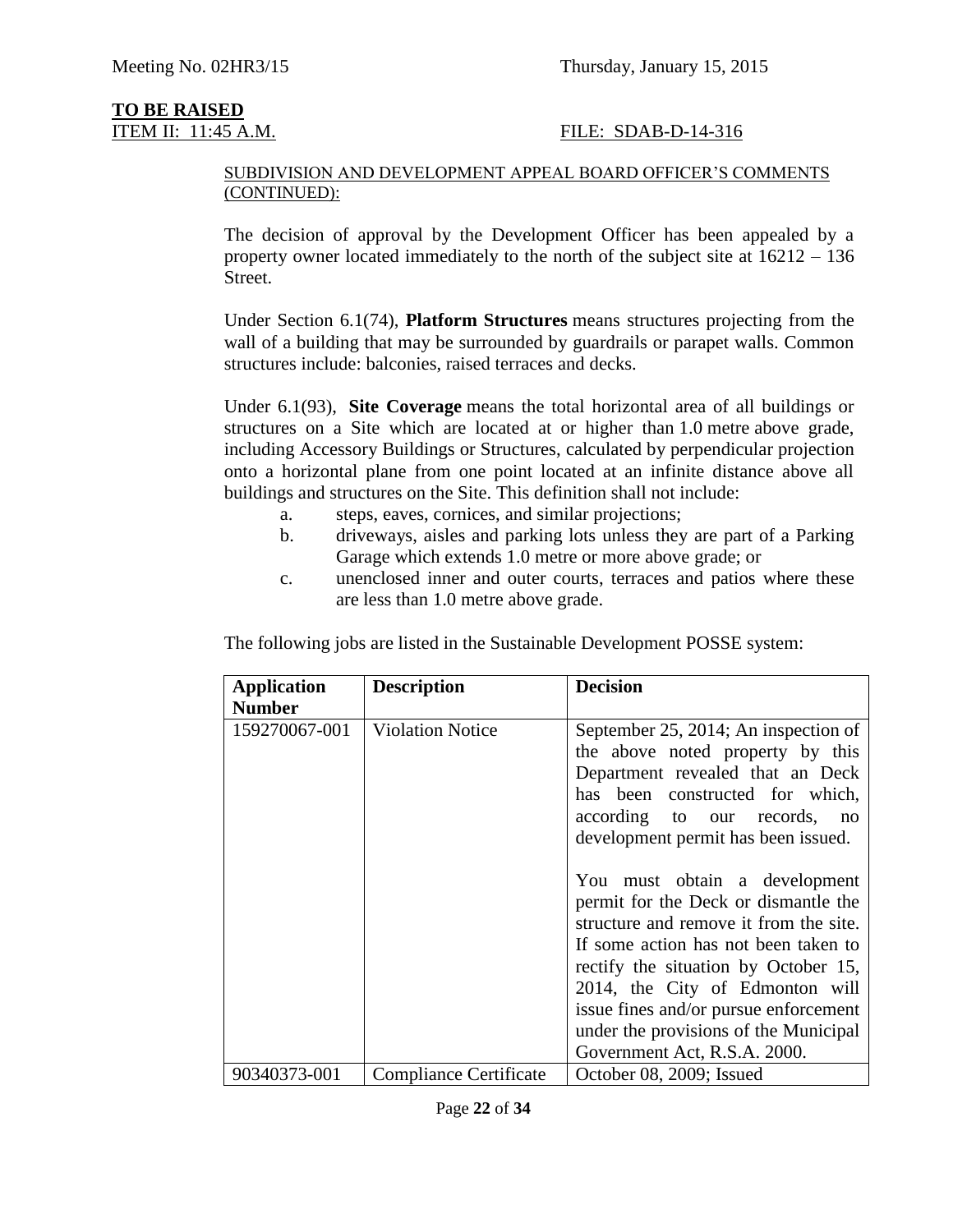# **TO BE RAISED**<br>**ITEM II:** 11:45 A.M.

### FILE: SDAB-D-14-316

#### SUBDIVISION AND DEVELOPMENT APPEAL BOARD OFFICER'S COMMENTS (CONTINUED):

| <b>Application</b> | <b>Description</b>                                 | <b>Decision</b>                                     |
|--------------------|----------------------------------------------------|-----------------------------------------------------|
| <b>Number</b>      |                                                    |                                                     |
| 76189248-001       | <b>Compliance Certificate</b>                      | March 31, 2008; Issued.                             |
| 65758133-001       | Detached House with conditions.<br>attached Garage | To construct a Single March 21, 2007; Approved with |

### NOTICE TO APPLICANT/APPELLANT

Provincial legislation requires that the Subdivision and Development Appeal Board issue its official decision in writing within fifteen days of the conclusion of the hearing. Bylaw No. 11136 requires that a verbal announcement of the Board's decision shall be made at the conclusion of the hearing of an appeal, but the verbal decision is not final nor binding on the Board until the decision has been given in writing in accordance with the Municipal Government Act.

\_\_\_\_\_\_\_\_\_\_\_\_\_\_\_\_\_\_\_\_\_\_\_\_\_\_\_\_\_\_\_\_\_\_\_\_\_\_\_\_\_\_\_\_\_\_\_\_\_\_\_\_\_\_\_\_\_\_\_\_\_\_\_\_\_\_\_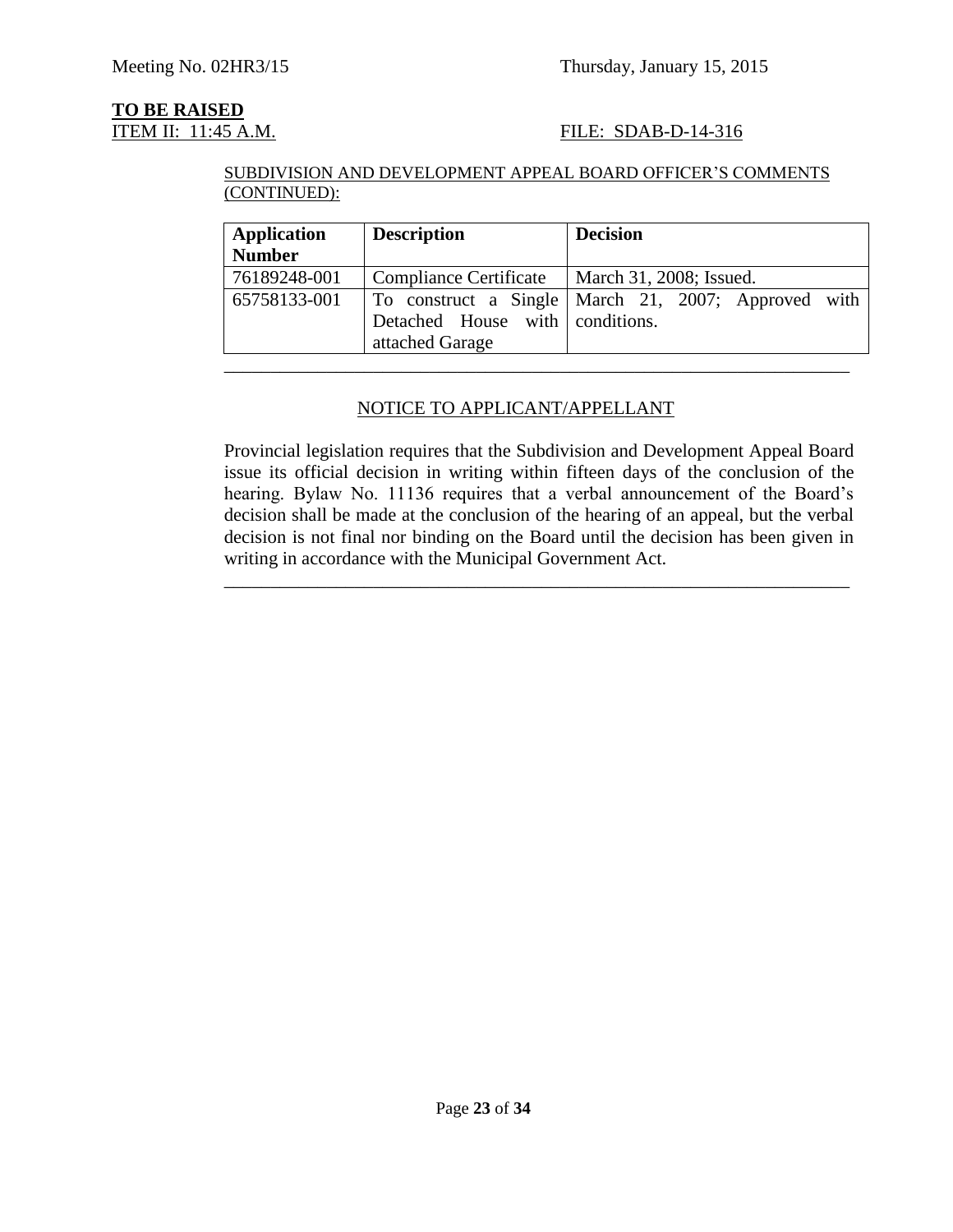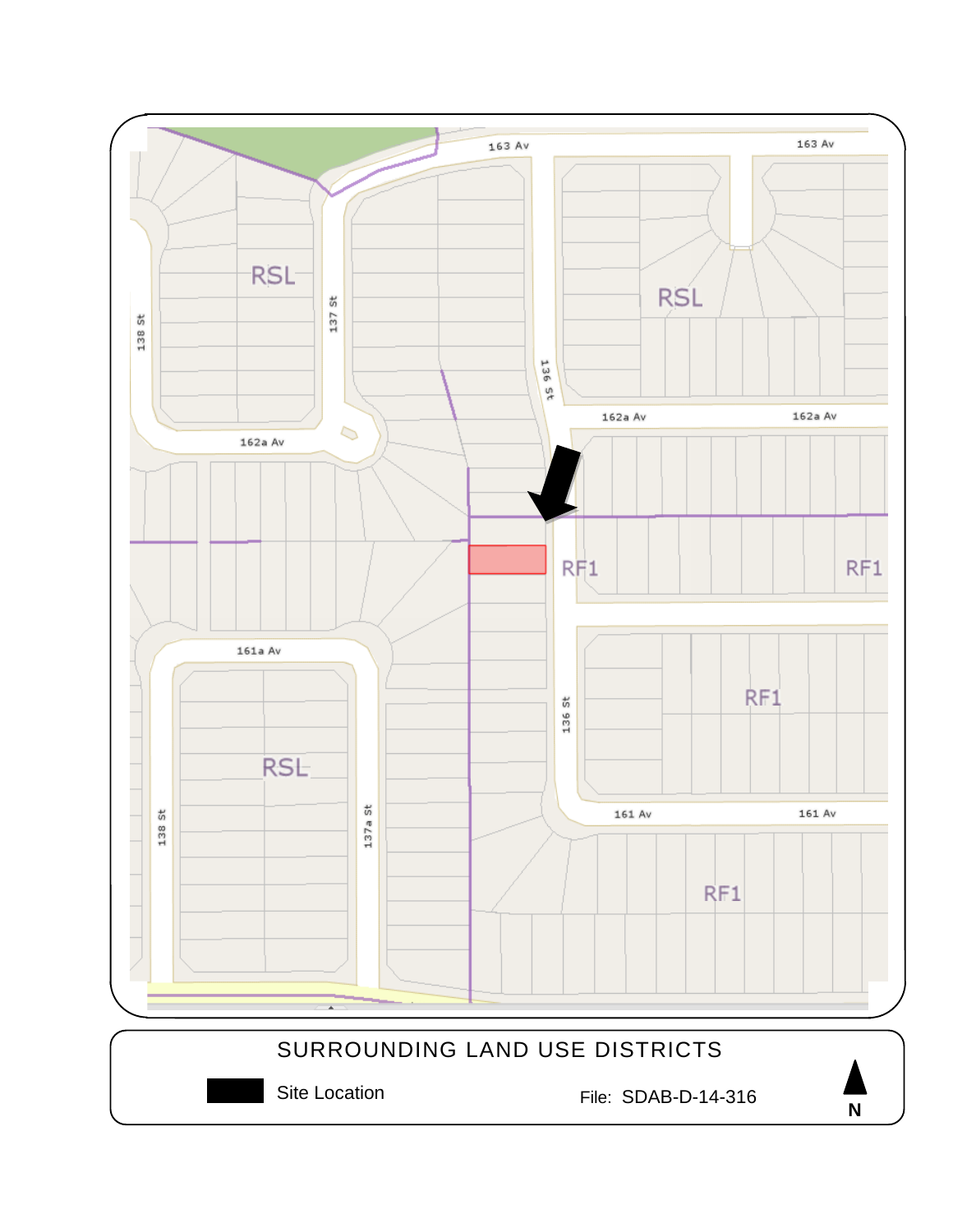### Meeting No. 02HR3/15 Thursday, January 15, 2015

### **ITEM III:** 1:15 P.M. **FILE:** SDAB-D-15-008

### AN APPEAL FROM THE DECISION OF THE DEVELOPMENT OFFICER BY AN ADJACENT PROPERTY OWNER

APPLICATION NO.: 164327585-001.

APPLICATION TO: Change the Use from a Single Detached House to a Limited Group Home (maximum 6 residents) and to construct interior alterations.

DECISION OF THE DEVELOPMENT AUTHORITY: Approved with conditions.

DECISION DATE: November 27, 2014.

NOTIFICATION PERIOD: December 2, 2014 to December 15, 2014.

DATE OF APPEAL: December 10, 2014.

MUNICIPAL DESCRIPTION OF SUBJECT PROPERTY: 13408 – 57 Street NW.

STATUTORY PLAN: N/A. \_\_\_\_\_\_\_\_\_\_\_\_\_\_\_\_\_\_\_\_\_\_\_\_\_\_\_\_\_\_\_\_\_\_\_\_\_\_\_\_\_\_\_\_\_\_\_\_\_\_\_\_\_\_\_\_\_\_\_\_\_\_\_\_\_\_

LEGAL DESCRIPTION: Lot 26, Block 12A, Plan 2676MC.

ZONE: RF1 Single Detached Residential Zone.

OVERLAY: Mature Neighbourhood Overlay.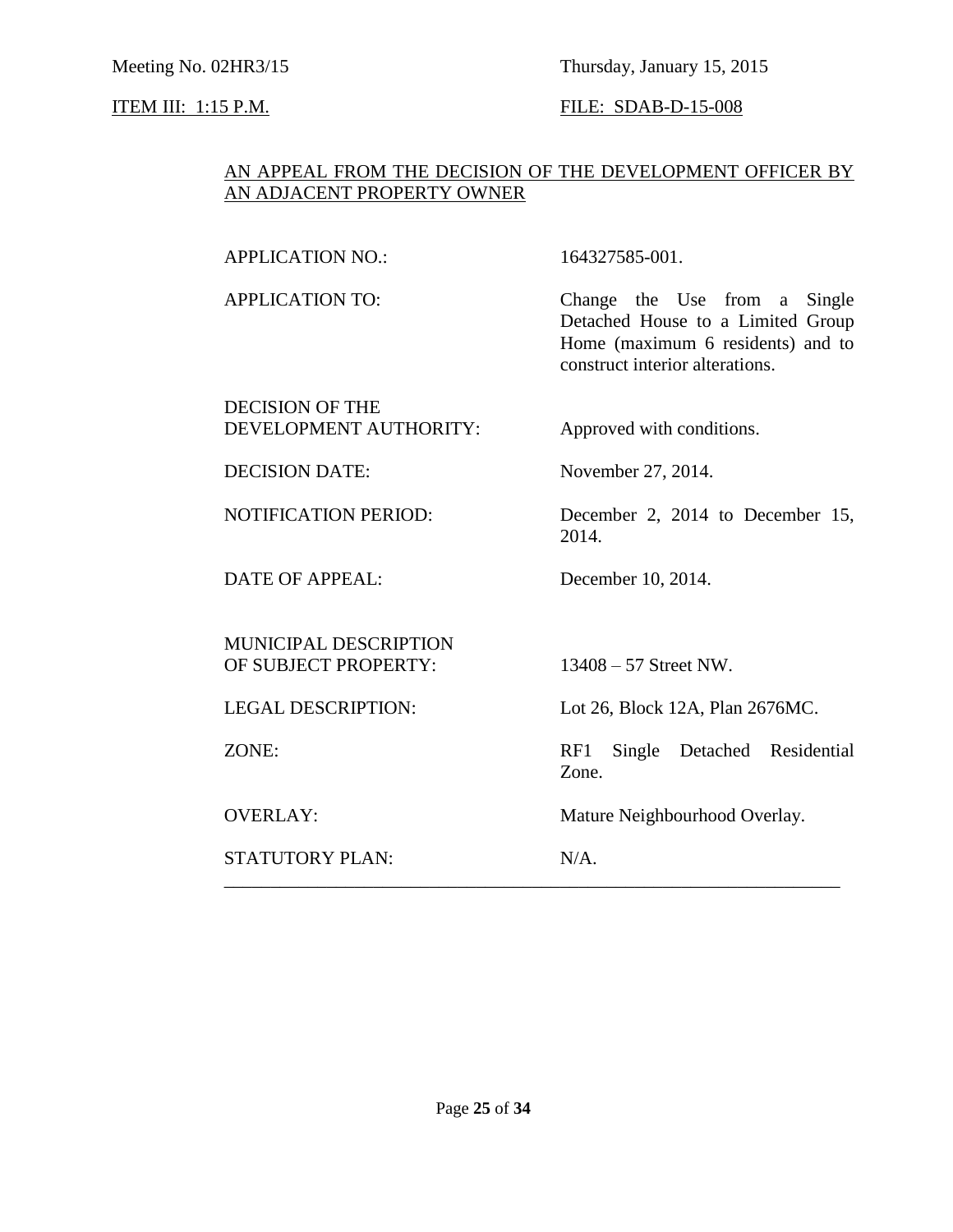ITEM III: 1:15 P.M. FILE: SDAB-D-15-008

#### DEVELOPMENT OFFICER'S DECISION

"APPROVED – The proposed development is approved subject to the following conditions:

> An approved Development Permit means that the proposed development has been reviewed only against the provisions of the Edmonton Zoning Bylaw. It does not remove obligations to conform with other legislation, bylaws or land title instruments such as the Municipal Government Act, the ERCB Directive 079, the Edmonton Safety Codes Permit Bylaw or any caveats, covenants or easements that might be attached to the Site.

> The development shall be recognized, authorized, licenced or certified by a public authority as a social care facility. (Reference Section 7.3(3) or (4))

> The required parking spaces shall be wholly provided on the same Site as the building. (Reference Section  $54.2(2)(a)$ )

> This Development Permit is NOT valid until the Notification Period expires in accordance to Section 21.1. (Reference Section 17.1)

> No Major Home Based Business, Secondary Suite, Garden Suite or Garage Suite shall be permitted as part of the Limited Group Home development or on the Site of such development.

> Limited Group Home shall be of a size, scale, and outward appearance that is typical of surrounding residential developments.

> The Group Home shall not generate pedestrian or vehicular traffic or parking in excess of that which is characteristic of the District in which it is located. (Reference Section 79)

Note: Signs require separate Development Applications.

Note: A Building Permit is required for any construction or change in use of a building. For a building permit, and prior to the Plans Examination review, you require construction drawings and the payment of fees. Please contact the 311 Call Centre for further information.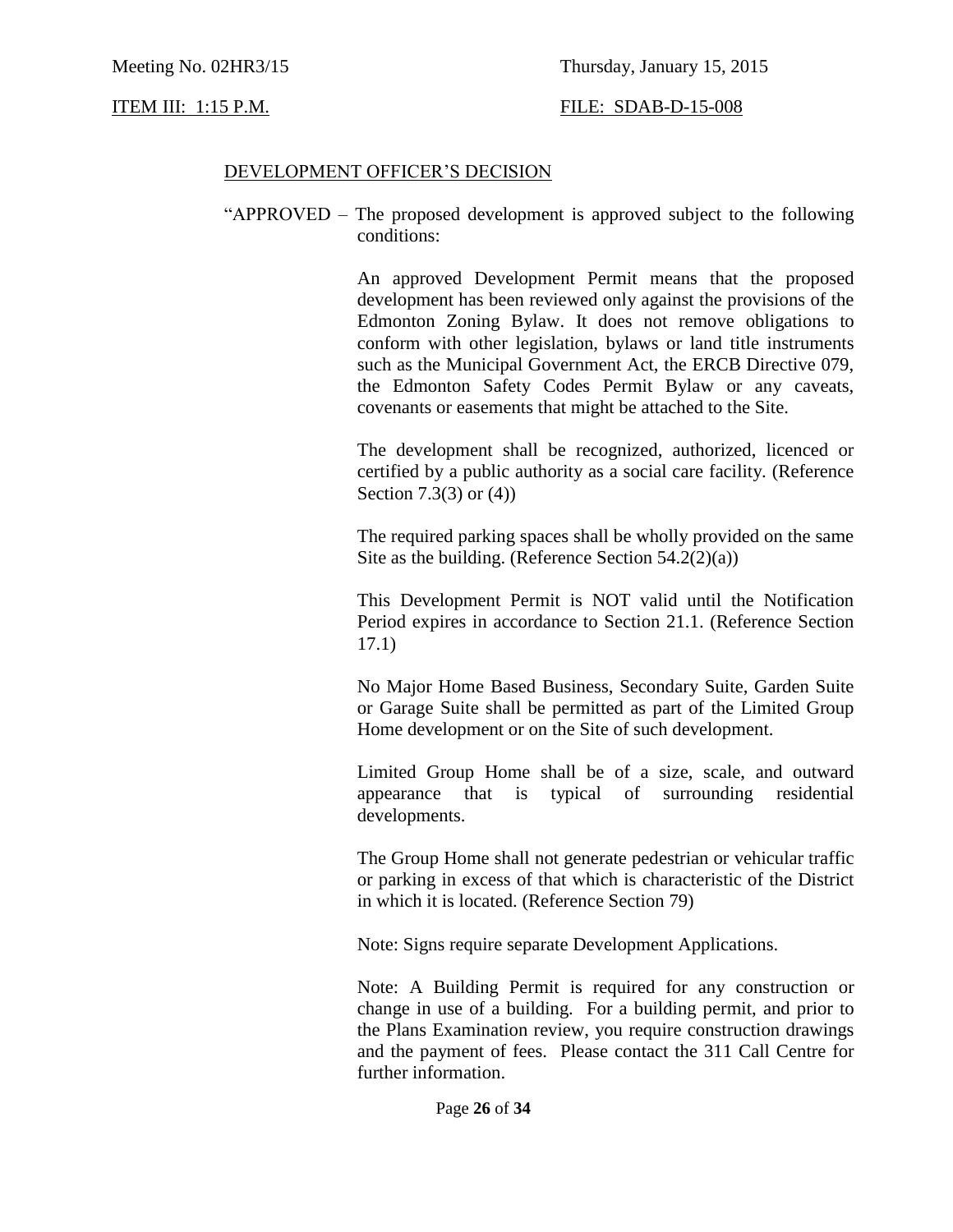Meeting No. 02HR3/15 Thursday, January 15, 2015

#### ITEM III: 1:15 P.M. FILE: SDAB-D-15-008

#### DEVELOPMENT OFFICER'S DECISION (CONTINUED)

NOTE: This Development Permit is not a Business Licence. A separate application must be made for a Business Licence."

#### APPELLANT'S SUBMISSION

"No one could tell us what age group and what kind of needs (drug related youth?) would be residing at this place."

\_\_\_\_\_\_\_\_\_\_\_\_\_\_\_\_\_\_\_\_\_\_\_\_\_\_\_\_\_\_\_\_\_\_\_\_\_\_\_\_\_\_\_\_\_\_\_\_\_\_\_\_\_\_\_\_\_\_\_\_\_\_\_\_\_\_

#### SUBDIVISION AND DEVELOPMENT APPEAL BOARD OFFICER'S COMMENTS

\_\_\_\_\_\_\_\_\_\_\_\_\_\_\_\_\_\_\_\_\_\_\_\_\_\_\_\_\_\_\_\_\_\_\_\_\_\_\_\_\_\_\_\_\_\_\_\_\_\_\_\_\_\_\_\_\_\_\_\_\_\_\_\_\_\_

This application is to change the Use from a Single Detached House to a Limited Group Home (maximum 6 residents) and to construct interior alterations.

The site is located on the west side of 57 Street, north of 134 Avenue and is zoned RF1 Single Detached Residential Zone, Section 110 of the Edmonton Zoning Bylaw 12800. The site is within the Mature Neighbourhood Overlay, Section 814.

A **Limited Group Home** is a Permitted Use in the RF1 Single Detached Residential Zone, Section 110.2(1).

Under Section 7.3(4), **Limited Group Home** means a building used for Congregate Living with not more than six residents, excluding staff, who have moderate and non-severe physical, cognitive or behavioral health issues and who require on-site professional care and supervision to perform daily living tasks, improve wellness, achieve stable and harmonious tenancy, or to exit safely in the event of an emergency.

A Limited Group Home is a home which:

- a. provides continuous (24 hours, seven days a week) on-site professional care and supervision by staff licensed or certified to provide such care;
- b. can reasonably expect two or fewer visits by emergency services per month; and
- c. is located in a purpose-built freestanding structure or Single Detached Housing converted for that purpose.

This Use Class does not include Extended Medical Treatment Services, Detention and Correction Facilities, Fraternity and Sorority Housing, Group Homes, and Lodging Houses.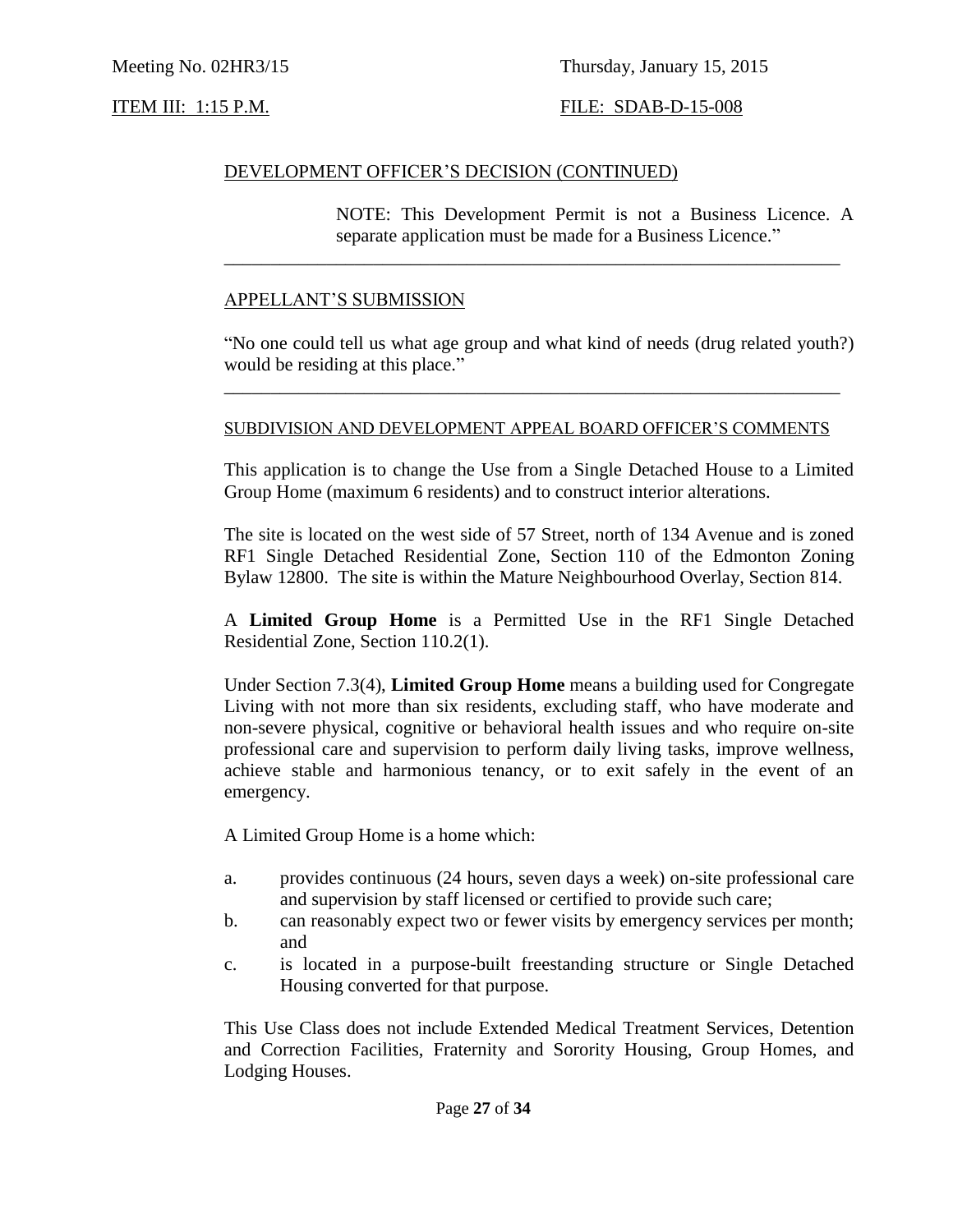### ITEM III: 1:15 P.M. FILE: SDAB-D-15-008

#### SUBDIVISION AND DEVELOPMENT APPEAL BOARD OFFICER'S COMMENTS (CONTINUED)

This application was approved by the Development Officer subject to conditions.

**It should be noted** the Development Permit Approval did not contain variances. **However**, the Development Officer clarified in an e-mail to the Subdivision and Development Appeal Board office that a variance was granted. **A copy of the email is on file.**

Pursuant to Section 11.3 and 11.4 and subject to the right of appeal to the Subdivision and Development Appeal Board, Section 21.1, the Development Officer granted the following variance:

1. Section 54.4 Schedule 3(2) provides the following with regard to the Loading Spaces Requirement:

| Use of Building or      | Total Floor Area of    | Minimum Number of |
|-------------------------|------------------------|-------------------|
| Site                    | <b>Building</b>        | loading<br>spaces |
|                         |                        | Required          |
| development<br>Any      | Up<br>to $2800$ square | 1                 |
| within<br>the           | metres                 |                   |
| Residential-Related,    |                        | 1                 |
| Basic Services or       | additional<br>Each     | additional        |
| Community,              | 2 800 square metres    |                   |
| Educational,            |                        |                   |
| Recreational<br>and     |                        |                   |
| Cultural Service Use    |                        |                   |
| Classes<br>and          |                        |                   |
| Professional,           |                        |                   |
| Financial and Office    |                        |                   |
| <b>Support Services</b> |                        |                   |

**The Development Officer determined 1 loading space is required, there are none proposed, and a relaxation of 1 loading space was granted.**

The decision of approval by the Development Officer has been appealed by an adjacent property owner at 13420 – 57 Street.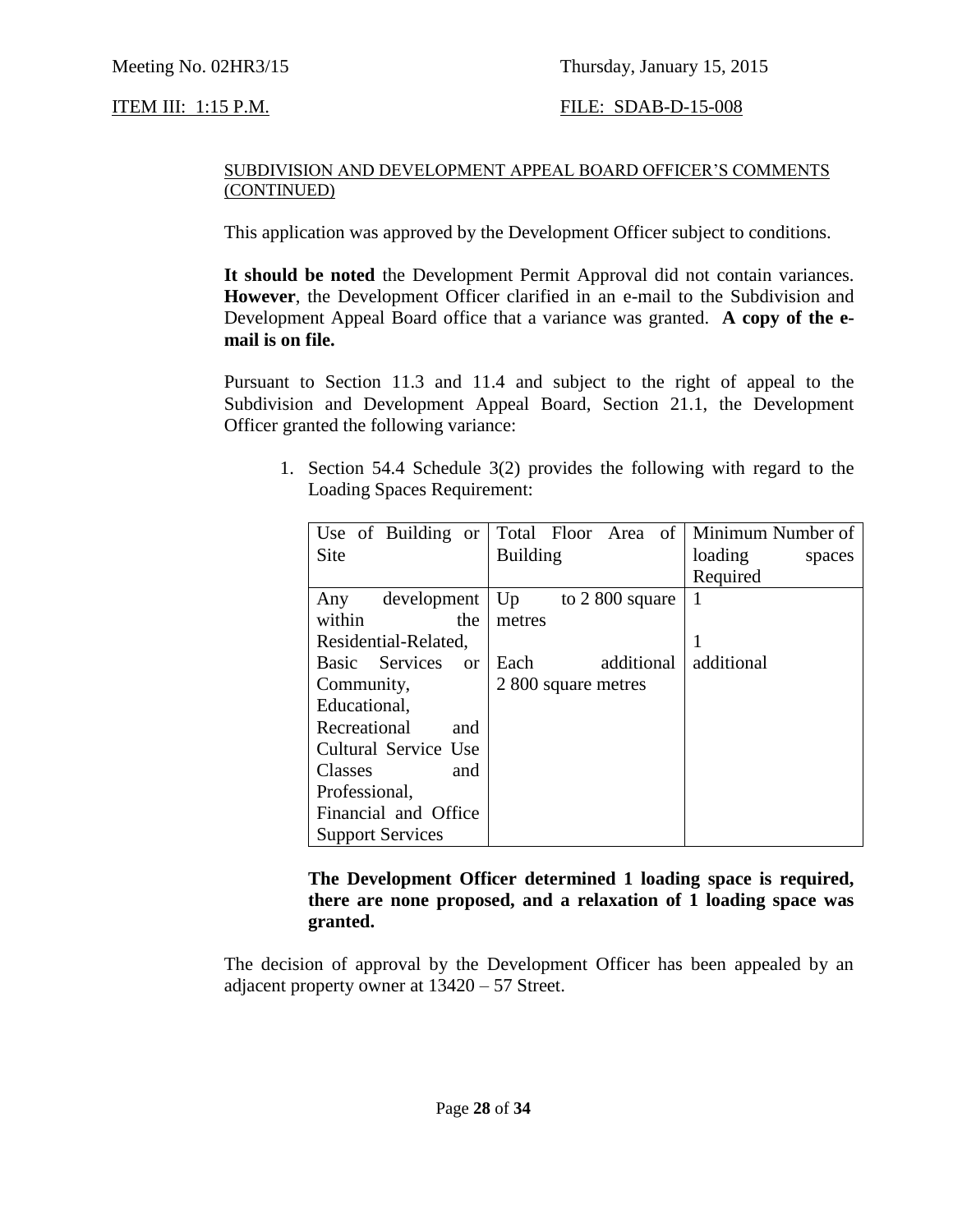### ITEM III: 1:15 P.M. FILE: SDAB-D-15-008

#### SUBDIVISION AND DEVELOPMENT APPEAL BOARD OFFICER'S COMMENTS (CONTINUED)

Section 96 states for Fraternity and Sorority Housing, Limited Group Homes, Group Homes, and Lodging Houses Thresholds:

1. Special Residential Facilities

For the purpose of this section, [Fraternity and Sorority Housing,](javascript:void(0);) [Group](javascript:void(0);)  [Homes, Limited Group Homes,](javascript:void(0);) and [Lodging Houses](javascript:void(0);) shall be collectively referred to as Special Residential Facilities. Group Homes developed in combination with Apartment Housing either in one building or on one Site, and which meet the criteria of [Section 94,](http://webdocs.edmonton.ca/InfraPlan/zoningbylaw/ZoningBylaw/Part1/Special_Land/94._Supportive_Community_Provision.htm) Supportive Community Provisions, shall be exempt from the requirements of subsection 96(3)(b) and (c) of this Bylaw.

2. Threshold Purpose

The purpose of the Fraternity and Sorority Housing, Limited Group Homes, Group Homes, and Lodging Houses Thresholds is to:

- a. ensure that the capacity of any neighbourhood to accommodate Special Residential Facilities is not exceeded;
- b. ensure that Special Residential Facilities are available in all neighbourhoods; and
- c. protect existing Special Residential Facilities from concentration that could impair their proper functioning.
- 3. General Regulations

Special Residential Facilities shall comply with all thresholds contained in this Section in addition to any other regulations in this Bylaw including any relevant Special Land Use Provisions that apply. In all cases, the most restrictive threshold shall apply.

- a. When determining the threshold for the number of Special Residential Facilities per neighbourhood, a maximum of 3 facilities per 1000 persons shall be allowed in any neighbourhood.
- b. When determining the threshold for the number of Special Residential Facilities by Use Class per block.
	- i. a maximum of 2 Special Residential Facilities shall be allowed on a single block in a residential Zone;
	- ii. a maximum block length of [150 me](javascript:void(0);)tres measured from the nearest intersection shall be used to determine this threshold.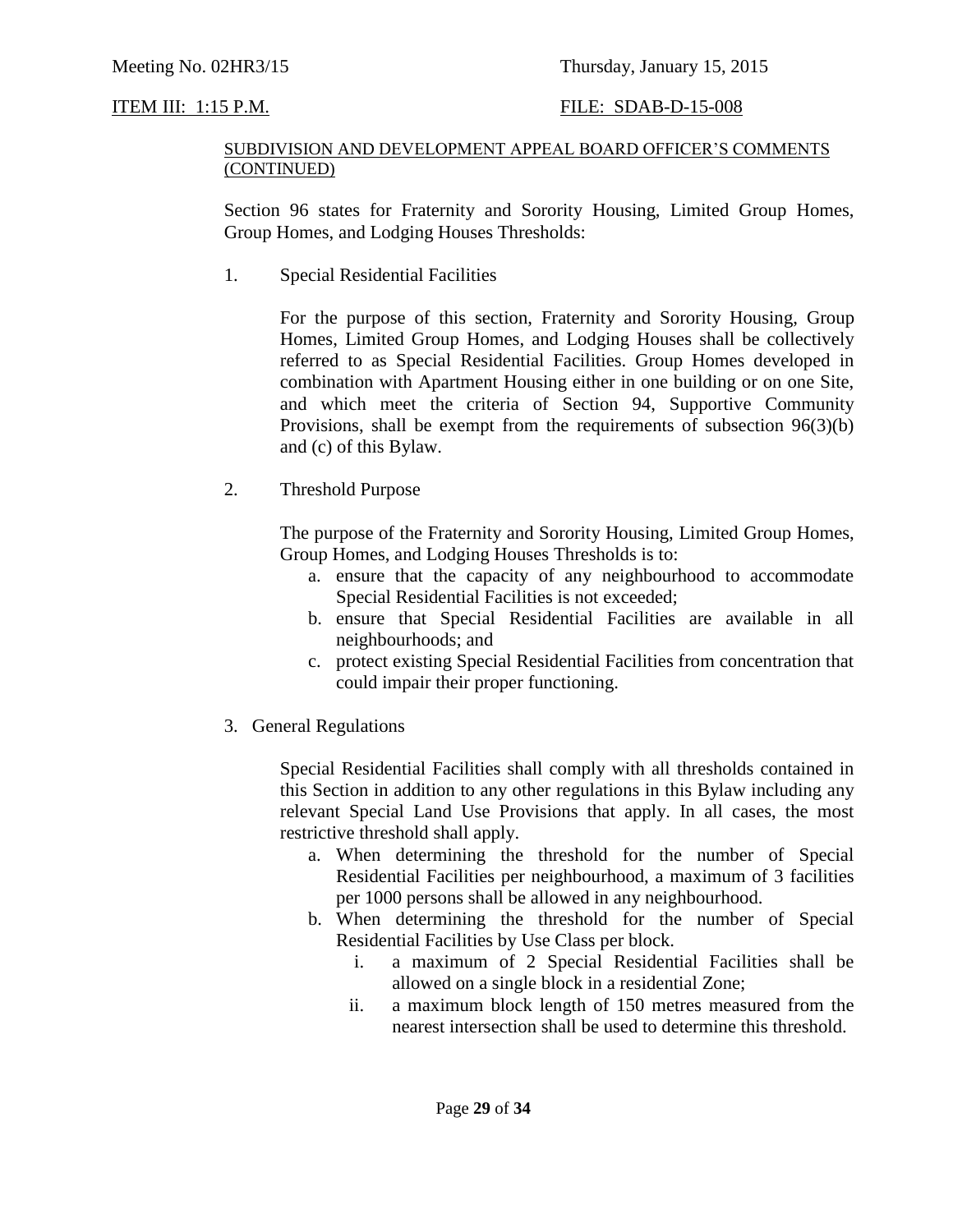### Meeting No. 02HR3/15 Thursday, January 15, 2015

### ITEM III: 1:15 P.M. FILE: SDAB-D-15-008

#### SUBDIVISION AND DEVELOPMENT APPEAL BOARD OFFICER'S COMMENTS (CONTINUED)

- c. When determining the threshold for the number of residents of Special Residential Facilities per opposing block face;
	- i. accommodation for a maximum of 12 residents shall be allowed on an opposing block face in Special Residential Facilities in any residential Zone where either Group Homes or Lodging Houses are a Discretionary Use;
	- ii. accommodation for a maximum of 30 residents shall be allowed on an opposing block face in Special Residential Facilities in any residential Zone where either Group Homes or Lodging Houses are a Permitted Use; and
	- iii. a maximum block face length of [150 me](javascript:void(0);)tres measured from the nearest intersection shall be used to determine this threshold.
- 4. Density

For the purposes of calculating Density for a Group Home or Lodging House each Sleeping Unit shall be considered a Dwelling when a development contains seven or more Sleeping Units.

5. Register

For the purpose of applying these regulations the Development Officer shall maintain a register of all approved Special Residential Facilities. The register shall include the address of the facility, maximum occupancy of the facility, and any other necessary information.

Section 79.1 states in addition to the regulations in Section 96 of this Bylaw, Limited Group Homes shall comply with the following regulations:

- a. the maximum occupancy of a Limited Group Home shall not exceed 6 residents and it shall be developed only as a purpose-built freestanding structure or Single Detached Housing converted for the purpose;
- b. the Development Officer may restrict the occupancy of a Limited Group Home to less than the maximum of 6 residents having regard for the facilities operational needs and Site context;
- c. no Major Home Based Business, Secondary Suite, Garden Suite or Garage Suite shall be permitted as part of the Limited Group Home development or on the Site of such development; and
- d. Limited Group Home shall be of a size, scale, and outward appearance that is typical of surrounding residential developments.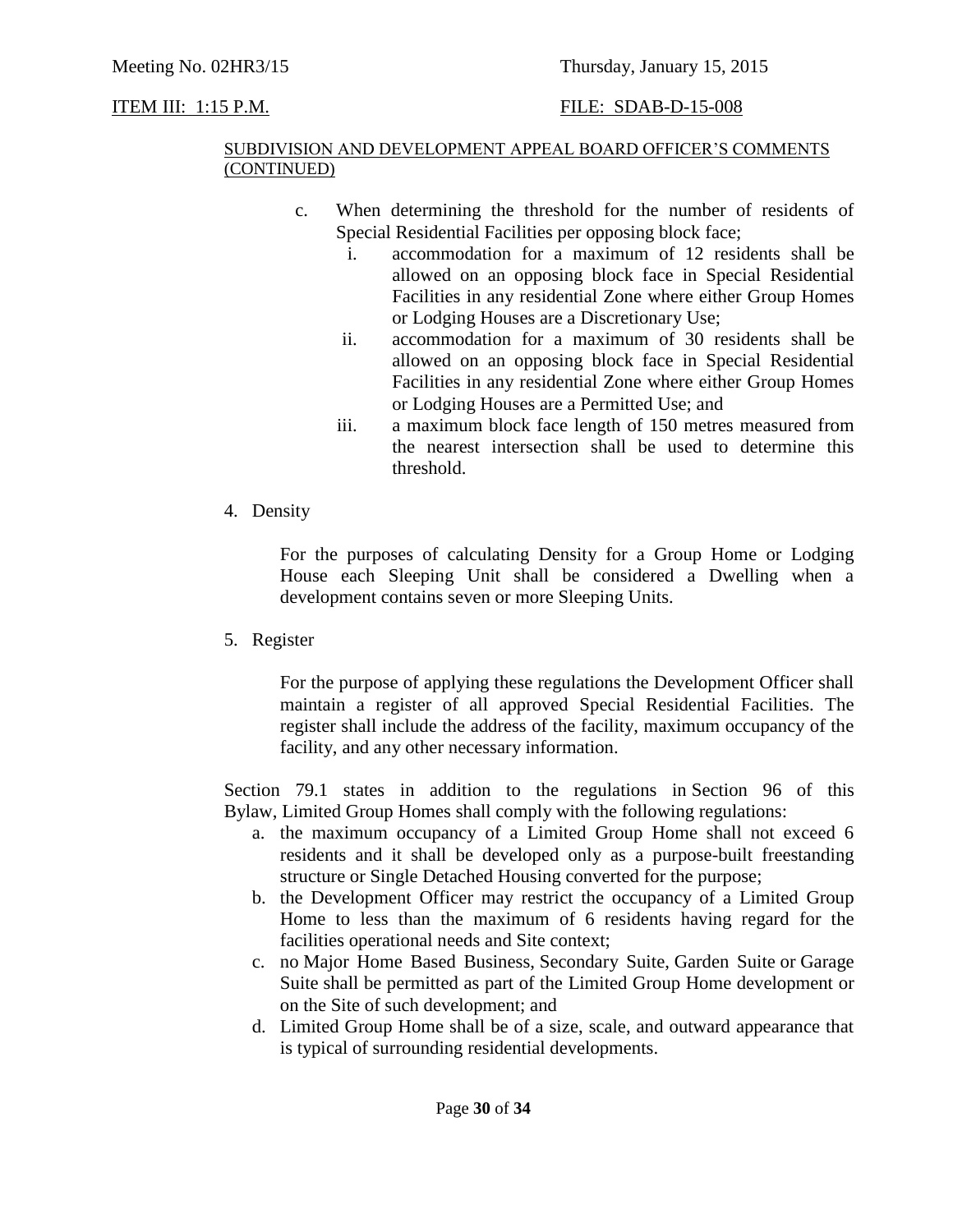### Meeting No. 02HR3/15 Thursday, January 15, 2015

#### ITEM III: 1:15 P.M. FILE: SDAB-D-15-008

#### SUBDIVISION AND DEVELOPMENT APPEAL BOARD OFFICER'S COMMENTS (CONTINUED)

Under Section 6.1(16), **Congregate Living** means four or more individuals occupying Sleeping Units in a building where the occupants share access to facilities such as cooking, dining, laundry, or sanitary facilities. Typical Uses where Congregate Living is found include Fraternity and Sorority Housing, Group Homes, Limited Group Homes, and Lodging Houses.

Section 814.1 states the purpose of this Overlay is to ensure that new low density development in Edmonton's mature residential neighbourhoods is sensitive in scale to existing development, maintains the traditional character and pedestrian-friendly design of the streetscape, ensures privacy and sunlight penetration on adjacent properties and provides opportunity for discussion between applicants and neighbouring affected parties when a development proposes to vary the Overlay regulations.

Section 110.1 states the purpose of this Zone is to provide for Single Detached Housing while allowing other forms of small scale housing in the form of Secondary Suites, Semi-detached Housing and Duplex Housing under certain conditions.

The following jobs are listed in the Sustainable Development Department POSSE system:

| <b>Application</b> | <b>Description</b>                                                                                                                                     | <b>Decision</b>                                                                                                                                                                                                                                                               |
|--------------------|--------------------------------------------------------------------------------------------------------------------------------------------------------|-------------------------------------------------------------------------------------------------------------------------------------------------------------------------------------------------------------------------------------------------------------------------------|
| <b>Number</b>      |                                                                                                                                                        |                                                                                                                                                                                                                                                                               |
| 163234231-001      | To To<br>interior<br>construct<br>alterations to a Single<br>Detached House (basement<br>development, NOT to be<br>used as an additional<br>Dwelling). | October 30, 2014; Approved with<br>conditions.                                                                                                                                                                                                                                |
| 115051031-001      | <b>Compliance Certificate</b>                                                                                                                          | September 14, 2011; Your Real<br>Property Report, dated August 26,<br>2011 shows a Single Detached<br>House that complies with the RF1<br>(Single Detached Residential)<br>Zone, and The Mature<br>Neighbourhood<br>Overlay<br>development regulations.<br>$\ldots$ continued |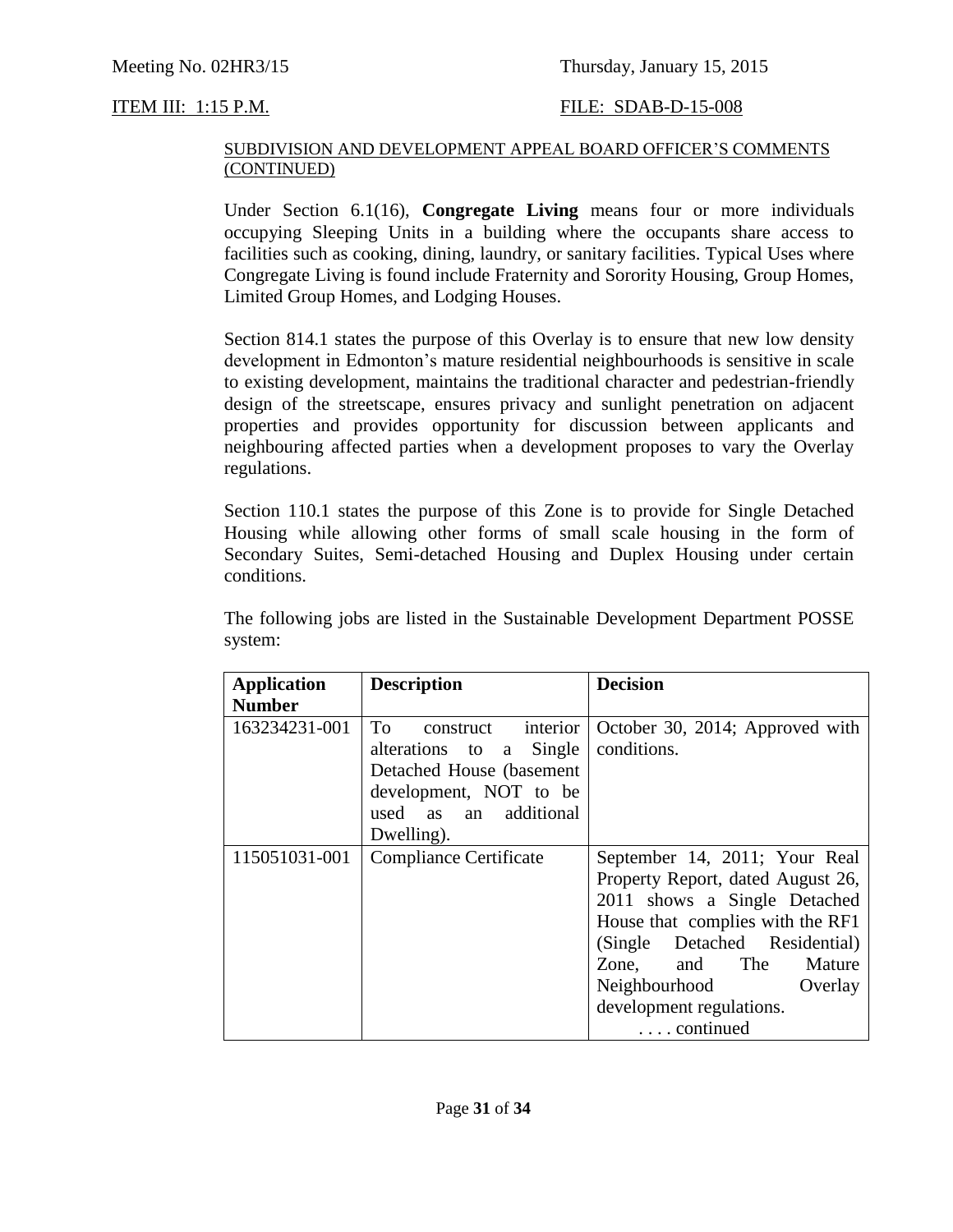### **ITEM III: 1:15 P.M. FILE: SDAB-D-15-008**

| SUBDIVISION AND DEVELOPMENT APPEAL BOARD OFFICER'S COMMENTS |
|-------------------------------------------------------------|
| (CONTINUED)                                                 |

| <b>Application</b>         | <b>Description</b> | <b>Decision</b>                                                                                                                                                                                                                                                                                                                 |
|----------------------------|--------------------|---------------------------------------------------------------------------------------------------------------------------------------------------------------------------------------------------------------------------------------------------------------------------------------------------------------------------------|
| <b>Number</b>              |                    |                                                                                                                                                                                                                                                                                                                                 |
| 115051031-001<br>continued |                    | The Real Property Report shows<br>that the Detached Garage does<br>NOT comply with the regulations<br>for Accessory Buildings in The<br>Mature Neighbourhood Overlay:                                                                                                                                                           |
|                            |                    | -A rear Detached Garage shall be<br>fully contained within the rear<br>12.8<br>$\sigma f$<br>Site.<br>the<br>metres<br>(Reference Section 814.3(20)).                                                                                                                                                                           |
|                            |                    | However the building is NON-<br>CONFORMING pursuant to the<br>Municipal Government<br>Act's<br>Section $643(5)$ . This means that a<br>non-conforming building<br>may<br>continue to be used but the<br>building may not be enlarged,<br>added to, rebuilt or structurally<br>altered except:                                   |
|                            |                    | (a) to make it a conforming<br>building,<br>(b) for routine maintenance of<br>the building, if the development<br>authority considers it necessary,<br>or<br>(c) in accordance with a land<br>use bylaw that provides minor<br>variance<br>powers<br>the<br>to<br>development authority for<br>the<br>purposes of this section. |
|                            |                    | $\left[\ldots\right]$                                                                                                                                                                                                                                                                                                           |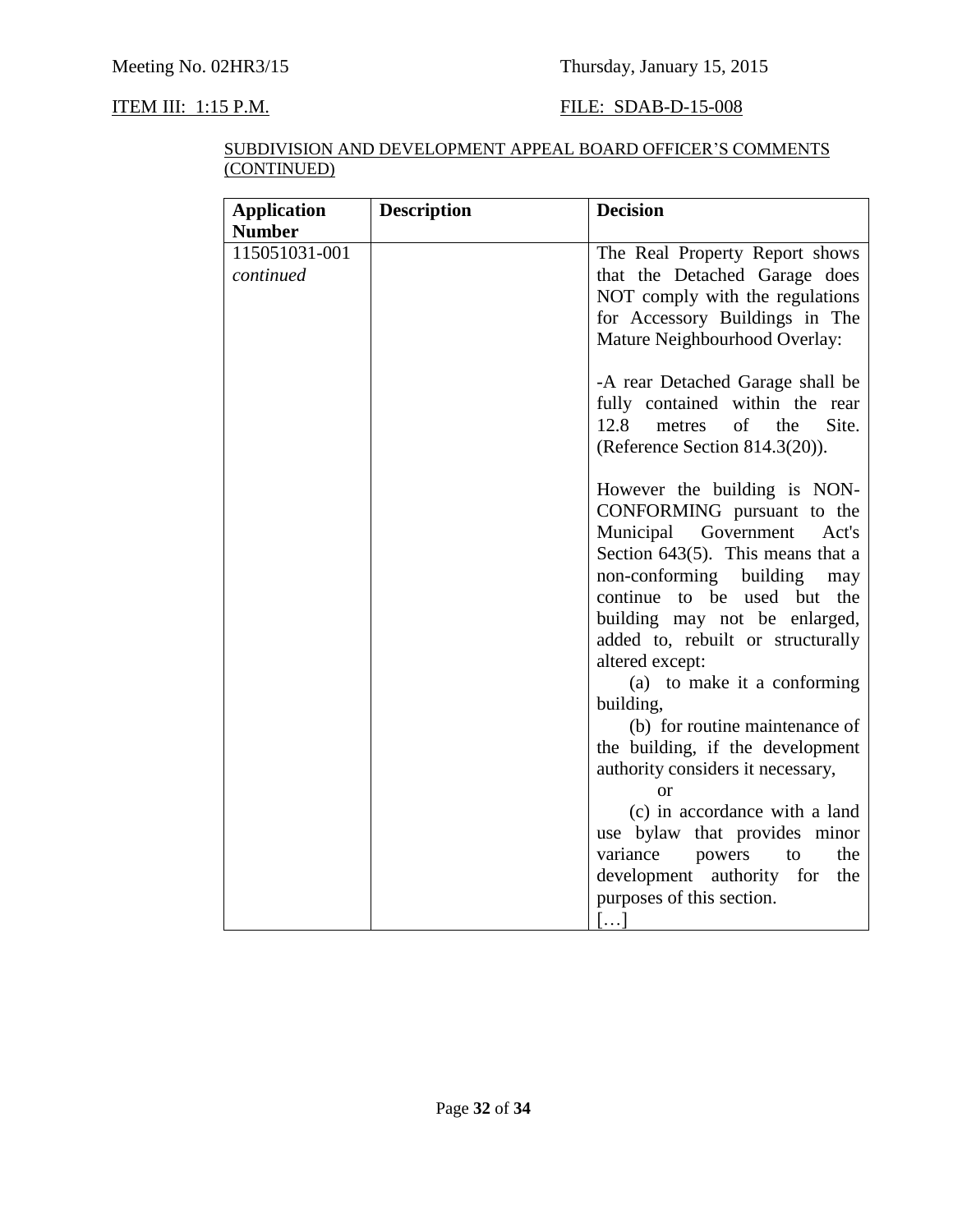**ITEM III: 1:15 P.M. FILE: SDAB-D-15-008** 

#### NOTICE TO APPLICANT/APPELLANT

Provincial legislation requires that the Subdivision and Development Appeal Board issue its official decision in writing within fifteen days of the conclusion of the hearing. Bylaw No. 11136 requires that a verbal announcement of the Board's decision shall be made at the conclusion of the hearing of an appeal, but the verbal decision is not final nor binding on the Board until the decision has been given in writing in accordance with the Municipal Government Act.

\_\_\_\_\_\_\_\_\_\_\_\_\_\_\_\_\_\_\_\_\_\_\_\_\_\_\_\_\_\_\_\_\_\_\_\_\_\_\_\_\_\_\_\_\_\_\_\_\_\_\_\_\_\_\_\_\_\_\_\_\_\_\_\_\_\_

\_\_\_\_\_\_\_\_\_\_\_\_\_\_\_\_\_\_\_\_\_\_\_\_\_\_\_\_\_\_\_\_\_\_\_\_\_\_\_\_\_\_\_\_\_\_\_\_\_\_\_\_\_\_\_\_\_\_\_\_\_\_\_\_\_\_